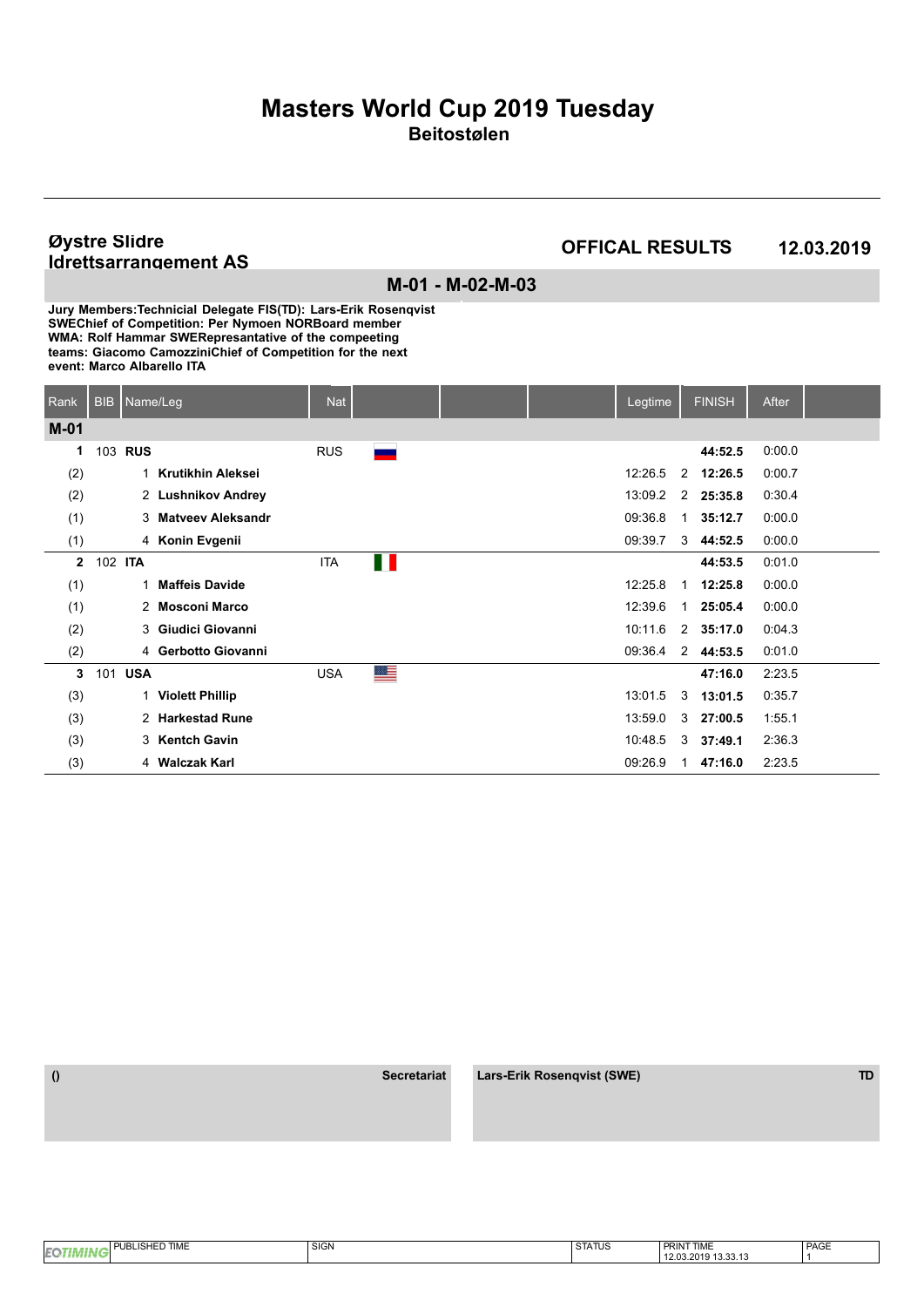**Øystre Slidre Idrettsarrangement AS**

**OFFICAL RESULTS 12.03.2019**

**M-01 - M-02-M-03**

| Rank   | <b>BIB</b> | Name/Leg    |                              | <b>Nat</b> |                         |  | Legtime |              | <b>FINISH</b> | After  |  |
|--------|------------|-------------|------------------------------|------------|-------------------------|--|---------|--------------|---------------|--------|--|
| $M-02$ |            |             |                              |            |                         |  |         |              |               |        |  |
| 1      |            | 202 RUS     |                              | <b>RUS</b> |                         |  |         |              | 44:00.8       | 0:00.0 |  |
| (2)    |            |             | 1 Kaydash Viacheslav         |            |                         |  | 12:05.1 | 2            | 12:05.1       | 0:03.8 |  |
| (2)    |            |             | 2 Andreev Vladimir           |            |                         |  | 12:59.2 | 2            | 25:04.4       | 0.14.8 |  |
| (1)    |            |             | 3 Syrvachev Aleksandr        |            |                         |  | 09:17.2 | $\mathbf 1$  | 34:21.7       | 0:00.0 |  |
| (1)    |            |             | 4 Krukovskii Sergei          |            |                         |  | 09:39.1 | 3            | 44:00.8       | 0:00.0 |  |
| 2      |            | 206 SWE     |                              | <b>SWE</b> | H E                     |  |         |              | 44:23.1       | 0:22.2 |  |
| (1)    |            | $\mathbf 1$ | Kanto Johan                  |            |                         |  | 12:01.3 | $\mathbf{1}$ | 12:01.3       | 0:00.0 |  |
| (1)    |            |             | 2 Crona Ragnar               |            |                         |  | 12:48.3 | 1            | 24:49.6       | 0:00.0 |  |
| (2)    |            | 3           | <b>Andersson Niclas</b>      |            |                         |  | 10:19.2 | 5            | 35:08.9       | 0:47.2 |  |
| (2)    |            |             | 4 Sunnerberg Stefan          |            |                         |  | 09:14.1 | $\mathbf 1$  | 44:23.1       | 0:22.2 |  |
| 3      | 201 FIN    |             |                              | <b>FIN</b> | ╄                       |  |         |              | 45:21.2       | 1:20.4 |  |
| (3)    |            | 1           | Kalliokoski Jari             |            |                         |  | 12:11.8 | 3            | 12:11.8       | 0:10.5 |  |
| (3)    |            |             | 2 Pöyhönen Antti             |            |                         |  | 14:15.9 | 4            | 26:27.8       | 1:38.1 |  |
| (3)    |            | 3           | <b>Gustafsson Johan</b>      |            |                         |  | 09:38.6 | 3            | 36:06.5       | 1:44.8 |  |
| (3)    |            |             | 4 Gustafsson Joachim         |            |                         |  | 09:14.7 |              | 2 45:21.2     | 1:20.4 |  |
| 4      |            | 203 FRA     |                              | <b>FRA</b> | H.                      |  |         |              | 46:58.2       | 2:57.4 |  |
| (4)    |            | 1           | <b>Maeder Olivier</b>        |            |                         |  | 13:03.9 | 4            | 13:03.9       | 1:02.6 |  |
| (4)    |            |             | 2 Dubief Olivier             |            |                         |  | 14:05.3 | 3            | 27:09.3       | 2:19.7 |  |
| (4)    |            | 3           | <b>Laures Paul</b>           |            |                         |  | 10:01.6 |              | 4 37:11.0     | 2:49.3 |  |
| (4)    |            |             | 4 Blanchet Nicoud Christophe |            |                         |  | 09:47.2 | 4            | 46:58.2       | 2:57.4 |  |
| 5      |            | 204 SUI     |                              | SUI        | $\overline{\textbf{r}}$ |  |         |              | 49:47.5       | 5:46.7 |  |
| (5)    |            |             | 1 Yersin Dominique           |            |                         |  | 13:56.6 | 5            | 13:56.6       | 1:55.2 |  |
| (5)    |            | 2           | <b>Mercier Eric</b>          |            |                         |  | 14:45.5 | 5            | 28:42.2       | 3:52.5 |  |
| (5)    |            | 3           | <b>Joller Bruno</b>          |            |                         |  | 09:34.9 | 2            | 38:17.1       | 3:55.4 |  |
| (5)    |            |             | 4 Rösselet Michael           |            |                         |  | 11:30.3 | 5            | 49:47.5       | 5:46.7 |  |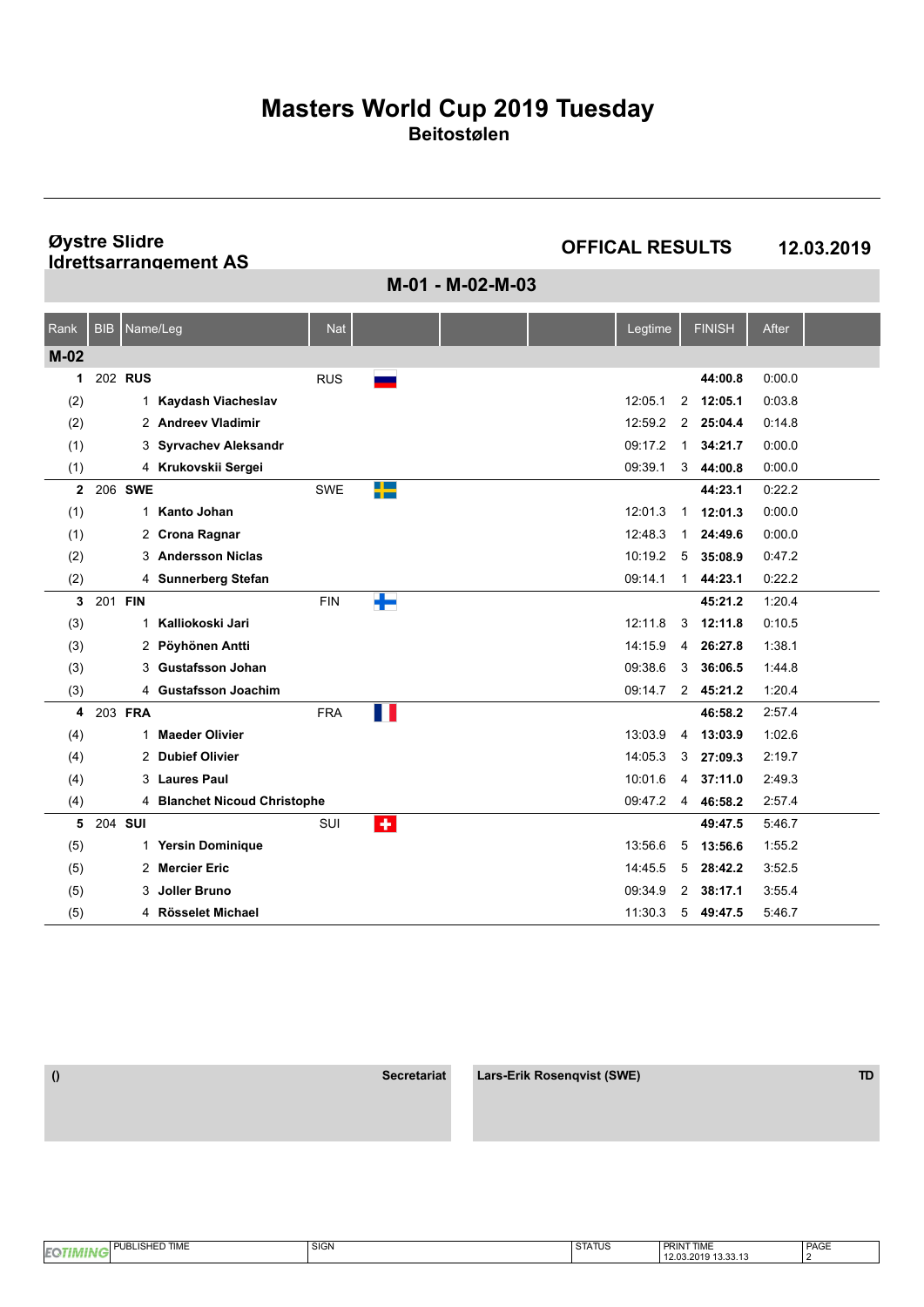**Øystre Slidre Idrettsarrangement AS**

**OFFICAL RESULTS 12.03.2019**

**M-01 - M-02-M-03**

| Rank         | <b>BIB</b> | Name/Leg |                        | <b>Nat</b> |                       |  | Legtime |                | <b>FINISH</b>     | After   |  |
|--------------|------------|----------|------------------------|------------|-----------------------|--|---------|----------------|-------------------|---------|--|
| $M-03$       |            |          |                        |            |                       |  |         |                |                   |         |  |
| 1            |            | 301 RUS  |                        | <b>RUS</b> |                       |  |         |                | 44:18.2           | 0.00.0  |  |
| (1)          |            | 1        | <b>Kurilov Alexey</b>  |            |                       |  | 12:14.0 | $\mathbf{1}$   | 12:14.0           | 0.00.0  |  |
| (1)          |            |          | 2 Trubetskoi Pavel     |            |                       |  | 12:47.1 | $\mathbf{1}$   | 25:01.2           | 0.00.0  |  |
| (1)          |            | 3        | <b>Petrov Valeriy</b>  |            |                       |  | 09:45.1 | 1              | 34:46.3           | 0.00.0  |  |
| (1)          |            |          | 4 Semenov Dmitrii      |            |                       |  | 09:31.9 | 1              | 44:18.2           | 0.00.0  |  |
| $\mathbf{2}$ |            | 303 SWE  |                        | <b>SWE</b> | ▚                     |  |         |                | 47:26.5           | 3:08.3  |  |
| (3)          |            | 1        | <b>Tingström Ulf</b>   |            |                       |  | 13:02.7 | 3              | 13:02.7           | 0.48.7  |  |
| (3)          |            |          | 2 Moverare Anders      |            |                       |  | 14:09.4 | 4              | 27:12.1           | 2:10.9  |  |
| (2)          |            | 3        | <b>Thunvall Peter</b>  |            |                       |  | 10:07.0 | 2              | 37:19.2           | 2:32.8  |  |
| (2)          |            |          | 4 Claesson Roger       |            |                       |  | 10:07.3 | 3              | 47:26.5           | 3:08.3  |  |
| 3            |            | 304 SVK  |                        | <b>SVK</b> | ७≡                    |  |         |                | 47:47.5           | 3:29.3  |  |
| (5)          |            |          | 1 Palguta Luboslav     |            |                       |  | 13:26.7 | 5              | 13:26.7           | 1:12.6  |  |
| (2)          |            |          | 2 Jurco Michal         |            |                       |  | 13:16.2 | 2              | 26:42.9           | 1:41.7  |  |
| (3)          |            | 3        | Trizna Viliam          |            |                       |  | 10:37.4 | 4              | 37:20.4           | 2.34.0  |  |
| (3)          |            |          | 4 Demeter Richard      |            |                       |  | 10:27.1 |                | $5$ 47:47.5       | 3.29.3  |  |
| 4            |            | 308 GER  |                        | <b>GER</b> |                       |  |         |                | 48:53.4           | 4:35.2  |  |
| (4)          |            | 1.       | <b>Tannert Andreas</b> |            |                       |  | 13:14.2 | 4              | 13:14.2           | 1:00.1  |  |
| (4)          |            |          | 2 Stejskal Ralf        |            |                       |  | 14:08.1 | 3              | 27:22.4           | 2:21.2  |  |
| (4)          |            | 3        | <b>Uhlig Oliver</b>    |            |                       |  | 11:09.0 | 6              | 38:31.4           | 3:45.1  |  |
| (4)          |            |          | 4 Vogler Michael       |            |                       |  | 10:22.0 | 4              | 48:53.4           | 4:35.2  |  |
| 5            |            | 306 CZE  |                        | CZE        | $\mathbf{r}$          |  |         |                | 48:54.1           | 4:35.9  |  |
| (6)          |            | 1        | Vejnar Josef           |            |                       |  | 13:52.7 | 6              | 13:52.7           | 1.38.7  |  |
| (5)          |            |          | 2 Simunek Jaromir      |            |                       |  | 14:42.2 | 5              | 28:34.9           | 3:33.7  |  |
| (5)          |            | 3        | Paulu Jan              |            |                       |  | 10:28.0 | 3              | 39:02.9           | 4:16.6  |  |
| (5)          |            |          | 4 Petr Pavel           |            |                       |  | 09.51.1 |                | 2 48:54.1         | 4:35.9  |  |
| 6            |            | 302 CAN  |                        | CAN        | $\blacktriangleright$ |  |         |                | 52:29.7           | 8:11.5  |  |
| (7)          |            | 1        | Wilkie John            |            |                       |  | 14:02.7 | 7              | 14:02.7           | 1.48.6  |  |
| (7)          |            |          | 2 Duke Sebastien       |            |                       |  | 16:44.3 | $\overline{7}$ | 30:47.0           | 5458    |  |
| (7)          |            |          | 3 Flower Stephen       |            |                       |  |         |                | 10:50.0 5 41:37.0 | 6:50.7  |  |
| (6)          |            |          | 4 Du Hays Benjamin     |            |                       |  | 10:52.7 |                | 6 52:29.7         | 8:11.5  |  |
| $\mathbf{7}$ |            | 307 LAT  |                        | LAT        |                       |  |         |                | 54:39.1           | 10:20.8 |  |
| (2)          |            | 1        | <b>Kanavins Ainis</b>  |            |                       |  | 12:39.4 |                | 2 12:39.4         | 0:25.3  |  |
| (6)          |            |          | 2 Duberis Janis        |            |                       |  | 16:13.2 | 6              | 28:52.6           | 3:51.4  |  |
| (6)          |            |          | 3 Seskens Leons        |            |                       |  | 12:20.0 | 7 <sup>7</sup> | 41:12.7           | 6:26.3  |  |
| (7)          |            |          | 4 Stekels Ernests      |            |                       |  | 13:26.4 |                | 7 54:39.1         | 10:20.8 |  |

|            | <b>D TIME</b><br>Ð<br><br>-<br>--<br><br>æ | $\sim$<br>$\sim$<br>יוטוט | $\sim$<br>. SIAIUS | <b>PRINT TIME</b>                 | PAGE |
|------------|--------------------------------------------|---------------------------|--------------------|-----------------------------------|------|
| <b>IEQ</b> |                                            |                           |                    | $\sim$<br>2.UJ.ZU I 9<br>19.99.19 |      |
|            |                                            |                           |                    |                                   |      |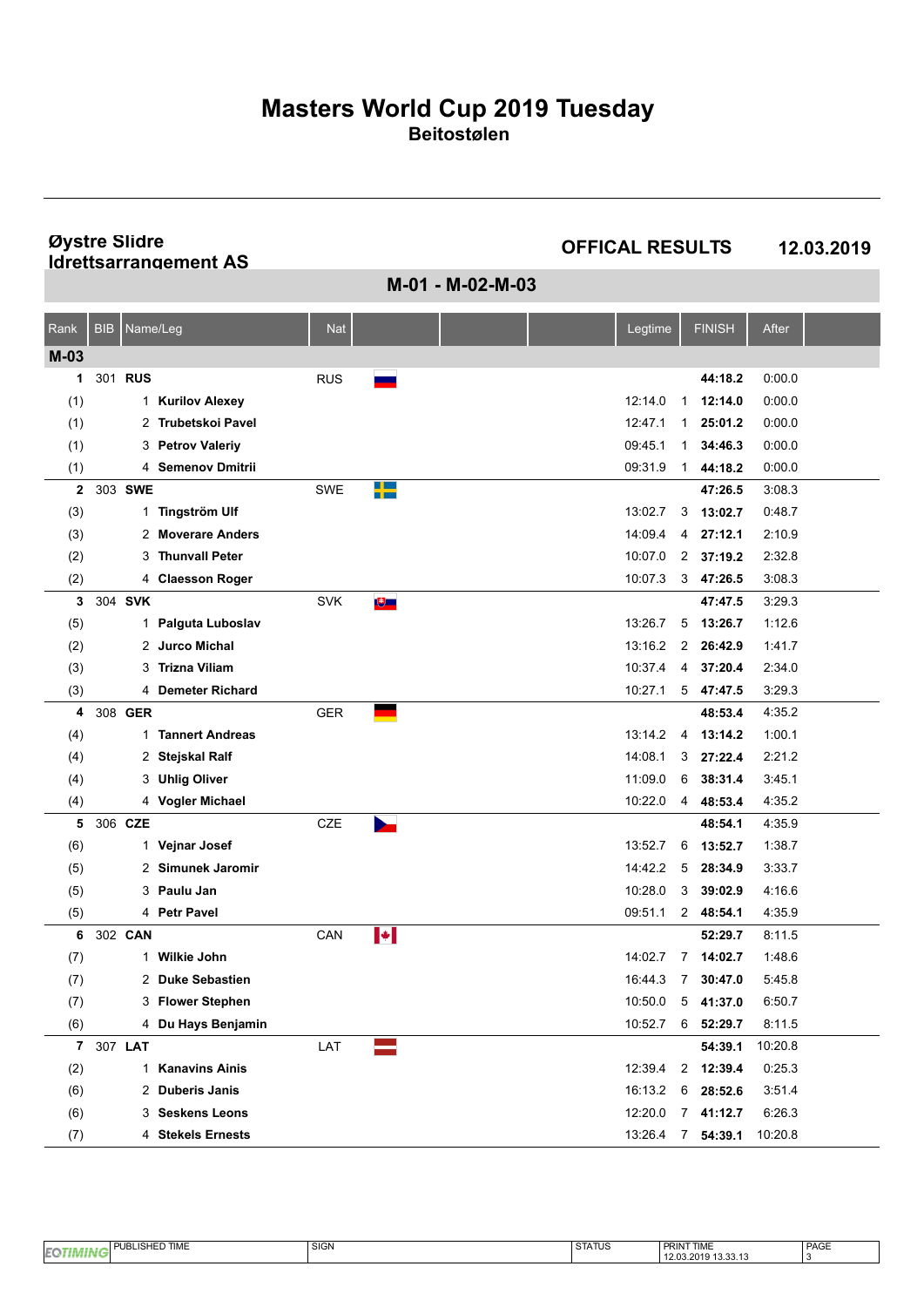|      | Øystre Slidre<br><b>Idrettsarrangement AS</b> |            | <b>OFFICAL RESULTS</b><br>12.03.2019 |  |         |               |       |  |
|------|-----------------------------------------------|------------|--------------------------------------|--|---------|---------------|-------|--|
|      |                                               |            | M-01 - M-02-M-03                     |  |         |               |       |  |
| Rank | BIB   Name/Leg                                | <b>Nat</b> |                                      |  | Legtime | <b>FINISH</b> | After |  |

| <b>TIME</b><br>LISHED.<br>ıнı<br>. .<br>⊐ועוו | SIGN | SIAIUS | <b>JT TIME</b><br><b>PRINT</b>    | PAGE                     |
|-----------------------------------------------|------|--------|-----------------------------------|--------------------------|
|                                               |      |        | 10.0010<br>12.03.2019<br>13.33.13 | $\overline{\phantom{a}}$ |
|                                               |      |        |                                   |                          |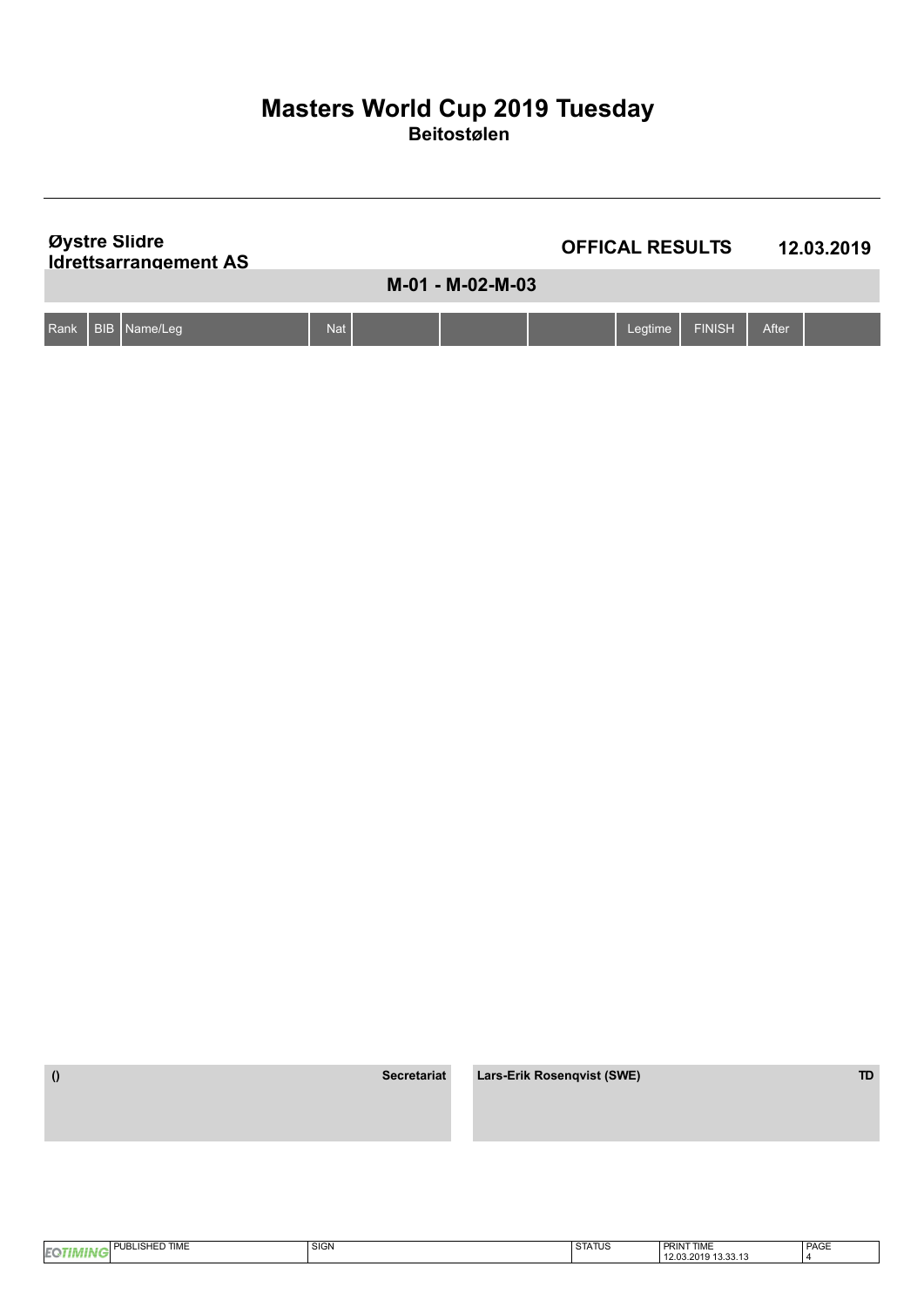#### **Øystre Slidre Idrettsarrangement AS**

### **OFFICAL RESULTS 12.03.2019**

**M-04 - M-05**

| Rank           | <b>BIB</b> | Name/Leg |                         | <b>Nat</b> |                     |  | Legtime |                | <b>FINISH</b>    | After   |  |
|----------------|------------|----------|-------------------------|------------|---------------------|--|---------|----------------|------------------|---------|--|
| $M-04$         |            |          |                         |            |                     |  |         |                |                  |         |  |
| 1              |            | 405 RUS  |                         | <b>RUS</b> |                     |  |         |                | 46:04.2          | 0:00.0  |  |
| (1)            |            |          | 1 Surkov Yuriy          |            |                     |  | 12:33.4 | $\mathbf{1}$   | 12:33.4          | 0:00.0  |  |
| (1)            |            |          | 2 Polonskii Sergei      |            |                     |  | 13:06.5 | $\mathbf 1$    | 25:40.0          | 0:00.0  |  |
| (1)            |            |          | 3 Lyubchich Sergey      |            |                     |  | 10:24.8 | $\mathbf{1}$   | 36:04.8          | 0:00.0  |  |
| (1)            |            |          | 4 Pushkarev Aleksandr   |            |                     |  | 09:59.3 | $\mathbf{1}$   | 46:04.2          | 0.00.0  |  |
| $\mathbf{2}$   | 407 SUI    |          |                         | SUI        | $\ddot{\textbf{r}}$ |  |         |                | 49:55.1          | 3:50.9  |  |
| (2)            |            |          | 1 Eggspühler Roland     |            |                     |  | 13:35.8 | $\overline{2}$ | 13:35.8          | 1:02.3  |  |
| (2)            |            |          | 2 Graf Thomas           |            |                     |  | 14:25.6 | $\overline{2}$ | 28:01.5          | 2:21.4  |  |
| (2)            |            |          | 3 Wagenführ Thomas      |            |                     |  | 11:11.2 | 2              | 39:12.7          | 3:07.8  |  |
| (2)            |            |          | 4 Briker Bruno          |            |                     |  | 10:42.4 |                | 2 49:55.1        | 3:50.9  |  |
| 3              |            | 408 DEN  |                         | <b>DEN</b> | 12                  |  |         |                | 52:26.1          | 6:21.9  |  |
| (3)            |            |          | 1 Jacobsen Mikael       |            |                     |  | 13:36.8 | 3              | 13:36.8          | 1:03.4  |  |
| (3)            |            |          | 2 Bystrup Peter         |            |                     |  | 15:27.6 | 4              | 29:04.5          | 3:24.4  |  |
| (3)            |            |          | 3 Mordhorst Jeppe       |            |                     |  | 12:03.6 | 3              | 41:08.1          | 5:03.2  |  |
| (3)            |            |          | 4 Rafaelsen Hans        |            |                     |  | 11:18.0 | 3              | 52:26.1          | 6.21.9  |  |
| 4              |            | 402 GER  |                         | <b>GER</b> |                     |  |         |                | 54:42.5          | 8:38.2  |  |
| (6)            |            |          | 1 Ulbrich Jan           |            |                     |  | 14:52.3 | 6              | 14:52.3          | 2:18.8  |  |
| (4)            |            |          | 2 Uhlig Uli             |            |                     |  | 15:32.2 | 5              | 30:24.5          | 4 4 4 5 |  |
| (4)            |            |          | 3 Fritzenwenger Hubert  |            |                     |  | 12:23.4 | 6              | 42:48.0          | 6:43.1  |  |
| (4)            |            |          | 4 Hoess Anderl          |            |                     |  | 11:54.4 | $\overline{7}$ | 54:42.5          | 8:38.2  |  |
| 5              |            | 403 USA  |                         | <b>USA</b> | ≝                   |  |         |                | 55:47.4          | 9:43.2  |  |
| (9)            |            |          | 1 Northrop Wilhelm      |            |                     |  | 16:52.8 | 9              | 16:52.8          | 4:19.3  |  |
| (5)            |            |          | 2 Wells Bradley         |            |                     |  | 14:53.8 | 3              | 31:46.6          | 6:06.5  |  |
| (5)            |            |          | 3 Bauder Don            |            |                     |  | 12:38.4 | 8              | 44:25.1          | 8:20.2  |  |
| (5)            |            |          | 4 Boduch Douglas        |            |                     |  | 11:22.3 | 4              | 55:47.4          | 9.43.2  |  |
| 6              |            | 409 AUT  |                         | <b>AUT</b> |                     |  |         |                | 56:45.6          | 10:41.4 |  |
| (5)            |            |          | 1 Wolkerstorfer Herbert |            |                     |  | 14:51.3 | 5              | 14:51.3          | 2:17.9  |  |
| (6)            |            |          | 2 Weixlbaumer Josef     |            |                     |  | 16:58.3 | 7              | 31:49.6          | 6.09.6  |  |
| (6)            |            |          | 3 Eder Ewald            |            |                     |  | 13:25.3 | 9              | 45:15.0          | 9:10.1  |  |
| (6)            |            |          | 4 Liendlbauer Johannes  |            |                     |  | 11:30.6 |                | $5\quad 56:45.6$ | 10:41.4 |  |
| $\overline{7}$ |            | 406 ESP  |                         | <b>ESP</b> | 藤                   |  |         |                | 57:37.7          | 11:33.4 |  |
| (4)            |            |          | 1 Lopez Javier          |            |                     |  | 14:48.2 | 4              | 14:48.2          | 2:14.8  |  |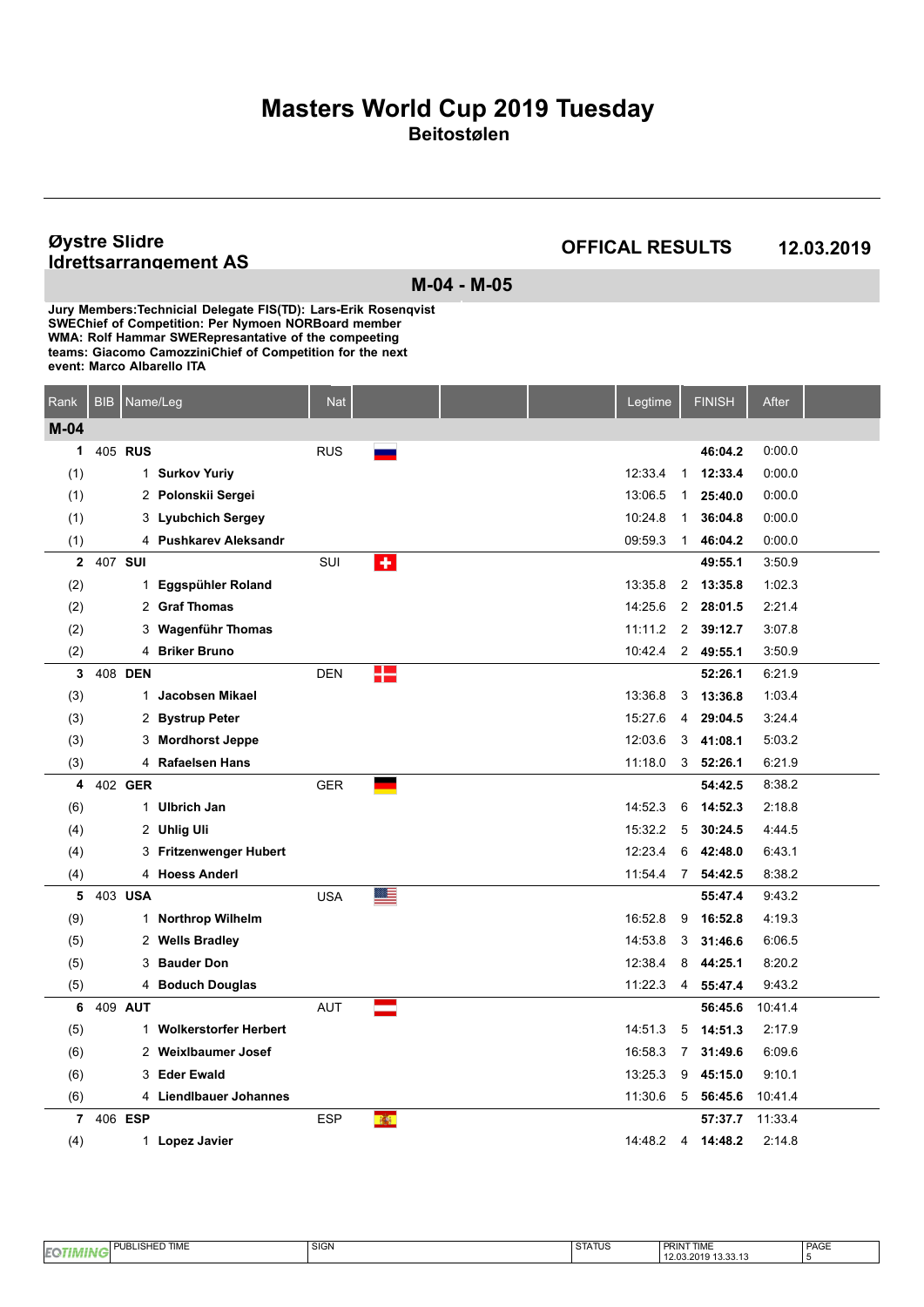**Øystre Slidre Idrettsarrangement AS**

**OFFICAL RESULTS 12.03.2019**

**M-04 - M-05**

| Rank   | BIB   Name/Leg |                           | <b>Nat</b> |                       |  | Legtime |                | LEG <sub>2</sub> | After   |  |
|--------|----------------|---------------------------|------------|-----------------------|--|---------|----------------|------------------|---------|--|
| $M-04$ |                |                           |            |                       |  |         |                |                  |         |  |
| (8)    |                | 2 Sisinni Julio           |            |                       |  | 18:28.6 | 9              | 33:16.9          | 7:36.8  |  |
| (8)    |                | 3 Beltran Jesus           |            |                       |  | 12:32.9 | $\overline{7}$ | 45:49.8          | 9:45.0  |  |
| (7)    |                | 4 Esteban Peru            |            |                       |  | 11:47.8 | 6              | 57:37.7          | 11:33.4 |  |
| 8      | 404 FRA        |                           | <b>FRA</b> | ш                     |  |         |                | 57:51.8          | 11:47.6 |  |
| (8)    | 1.             | <b>Giron Christophe</b>   |            |                       |  | 16:23.2 | 8              | 16:23.2          | 3:49.7  |  |
| (7)    |                | 2 Schwander Jean          |            |                       |  | 16:52.3 | 6              | 33:15.6          | 7:35.5  |  |
| (7)    |                | 3 Viallon Marc            |            |                       |  | 12:20.2 |                | $5$ 45:35.8      | 9:30.9  |  |
| (8)    |                | 4 Rougier Stéphane        |            |                       |  | 12:15.9 | 8              | 57:51.8          | 11:47.6 |  |
| 9      | 401 CAN        |                           | CAN        | $\blacktriangleright$ |  |         |                | 59:45.0          | 13:40.8 |  |
| (7)    |                | <b>Buzikievich Steven</b> |            |                       |  | 16:22.3 | $\overline{7}$ | 16:22.3          | 3:48.9  |  |
| (9)    |                | 2 Bailey Raymond          |            |                       |  | 17:44.1 | 8              | 34:06.5          | 8.26.4  |  |
| (9)    | 3              | <b>Bullock Chris</b>      |            |                       |  | 12:08.6 | $\overline{4}$ | 46:15.1          | 10:10.3 |  |
| (9)    | 4              | <b>Boorman Robert</b>     |            |                       |  | 13:29.8 | 9              | 59:45.0          | 13:40.8 |  |

 **() Secretariat Lars-Erik Rosenqvist (SWE) TD**

PAGE 6 **EOTIMING** PUBLISHED TIME SIGN SIGN SIGN STATUS **PRINT TIME**<br>12.03.2019 13.33.13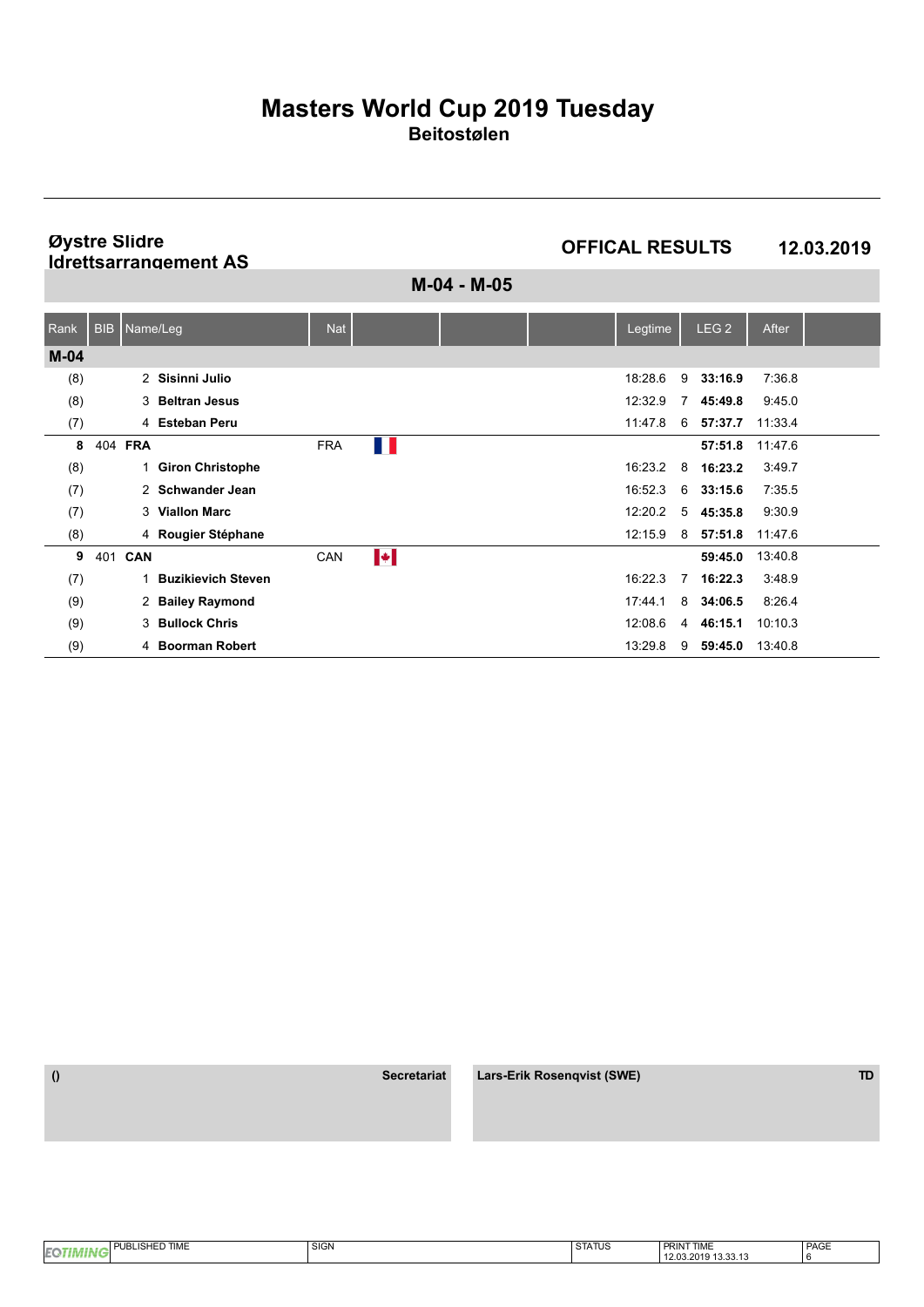**Øystre Slidre Idrettsarrangement AS**

**OFFICAL RESULTS 12.03.2019**

**M-04 - M-05**

| Rank         | <b>BIB</b> | Name/Leg       |                               | <b>Nat</b> |           |  | Legtime |              | <b>FINISH</b>       | After  |  |
|--------------|------------|----------------|-------------------------------|------------|-----------|--|---------|--------------|---------------------|--------|--|
| $M-05$       |            |                |                               |            |           |  |         |              |                     |        |  |
| 1            |            | 503 RUS        |                               | <b>RUS</b> |           |  |         |              | 45:50.9             | 0.00.0 |  |
| (3)          |            |                | 1 Ilin Aleksandr              |            |           |  | 13:05.8 | 3            | 13:05.8             | 0.29.1 |  |
| (2)          |            |                | 2 Alekseev Alexey             |            |           |  | 13:19.8 | 1            | 26:25.7             | 0:10.0 |  |
| (1)          |            | 3              | <b>Baranov lurii</b>          |            |           |  | 09:46.8 | 1            | 36:12.5             | 0.00.0 |  |
| (1)          |            |                | 4 Kuznetsov Igor              |            |           |  | 09:38.3 | 1            | 45:50.9             | 0.00.0 |  |
| $\mathbf{2}$ | 508 ITA    |                |                               | <b>ITA</b> | Ш         |  |         |              | 47:09.2             | 1:18.3 |  |
| (2)          |            | 1              | <b>Schuetz Walter</b>         |            |           |  | 12:52.8 |              | 2 12:52.8           | 0:16.1 |  |
| (3)          |            | 2              | <b>Crestani Marco</b>         |            |           |  | 13:34.0 |              | 2 26:26.9           | 0:11.3 |  |
| (2)          |            | 3              | <b>Magnabosco Diego</b>       |            |           |  | 10:42.9 |              | 2 37:09.8           | 0:57.2 |  |
| (2)          |            |                | 4 Benetti Francesco           |            |           |  | 09:59.4 |              | 2 47:09.2           | 1:18.3 |  |
| 3            |            | 505 GER        |                               | GER        |           |  |         |              | 47:50.5             | 1:59.6 |  |
| (1)          |            | 1              | <b>Richter Michael</b>        |            |           |  | 12:36.7 | $\mathbf{1}$ | 12:36.7             | 0.00.0 |  |
| (1)          |            |                | 2 Schneider Bernhard          |            |           |  | 13:38.8 | 3            | 26:15.6             | 0.00.0 |  |
| (3)          |            | 3              | <b>Neumeier Frank</b>         |            |           |  | 11:18.4 | 6            | 37:34.0             | 1.21.4 |  |
| (3)          |            |                | 4 Riep Oleksandr              |            |           |  | 10:16.5 |              | 347:50.5            | 1:59.6 |  |
| 4            |            | 509 <b>NOR</b> |                               | <b>NOR</b> | ╬         |  |         |              | 51:13.4             | 5:22.5 |  |
| (4)          |            | 1.             | <b>Fosheim Eivind</b>         |            |           |  | 13:08.1 | 4            | 13:08.1             | 0:31.4 |  |
| (7)          |            |                | 2 Soerensen Terje             |            |           |  | 15:59.3 | 8            | 29:07.4             | 2:51.8 |  |
| (4)          |            | 3              | <b>Hallan Jan</b>             |            |           |  | 11:10.2 | 3            | 40:17.7             | 4:05.1 |  |
| (4)          |            |                | 4 Christian Grotnes           |            |           |  | 10:55.7 |              | $6$ 51:13.4         | 5:22.5 |  |
| 5            |            | 512 FRA        |                               | <b>FRA</b> | H         |  |         |              | 51:20.4             | 5:29.4 |  |
| (6)          |            | 1.             | <b>Duchampt Jean-François</b> |            |           |  | 13:44.3 | 6            | 13:44.3             | 1:07.6 |  |
| (8)          |            |                | 2 Grégoire Philippe           |            |           |  | 15:32.7 | 7            | 29:17.1             | 3:01.5 |  |
| (6)          |            | 3              | <b>Simeon Erick</b>           |            |           |  | 11:10.6 | 4            | 40:27.7             | 4:15.1 |  |
| (5)          |            |                | 4 Blondeau Jérôme             |            |           |  | 10:52.6 |              | $5$ $51:20.4$       | 5:29.4 |  |
| 6            | 504 SUI    |                |                               | SUI        | $\bullet$ |  |         |              | 51:24.7             | 5:33.7 |  |
| (9)          |            | 1.             | <b>Kippel Flavian</b>         |            |           |  | 14:07.9 | 9            | 14:07.9             | 1:31.1 |  |
| (5)          |            | 2              | <b>Weber Markus</b>           |            |           |  | 14:44.6 | 5            | 28:52.5             | 2:36.9 |  |
| (7)          |            |                | 3 Wälti Stephan               |            |           |  | 12:02.3 | 8            | 40:54.8             | 4.42.3 |  |
| (6)          |            |                | 4 Vontobel Hano               |            |           |  |         |              | 10:29.8  4  51:24.7 | 5:33.7 |  |
| 7            |            | 502 SVK        |                               | <b>SVK</b> | ७≡        |  |         |              | 51:32.4             | 5:41.5 |  |
| (7)          |            |                | 1 Bartko Daniel               |            |           |  | 14:06.6 |              | 7 14:06.6           | 1:29.9 |  |
| (6)          |            |                | 2 Staron Vladimir             |            |           |  | 14:58.2 | 6            | 29:04.8             | 2:49.2 |  |
| (5)          |            |                | 3 Vician Vladimir             |            |           |  | 11:21.5 | 7            | 40:26.4             | 4:13.8 |  |
| (7)          |            |                | 4 Kollar Lubomir              |            |           |  | 11:06.0 |              | $7$ 51:32.4         | 5:41.5 |  |

| <b>TIME</b><br>$\sim$<br><b>IEC</b> | $\sim$<br>$\sim$<br>יוטוט | 271712<br>5 IAIUS | <b>CINAF</b><br>∽rklN<br>I IIVIL             | PAGE |
|-------------------------------------|---------------------------|-------------------|----------------------------------------------|------|
| . .                                 |                           |                   | .<br><br>0010<br>.<br>12.03.2019<br>10.00.10 |      |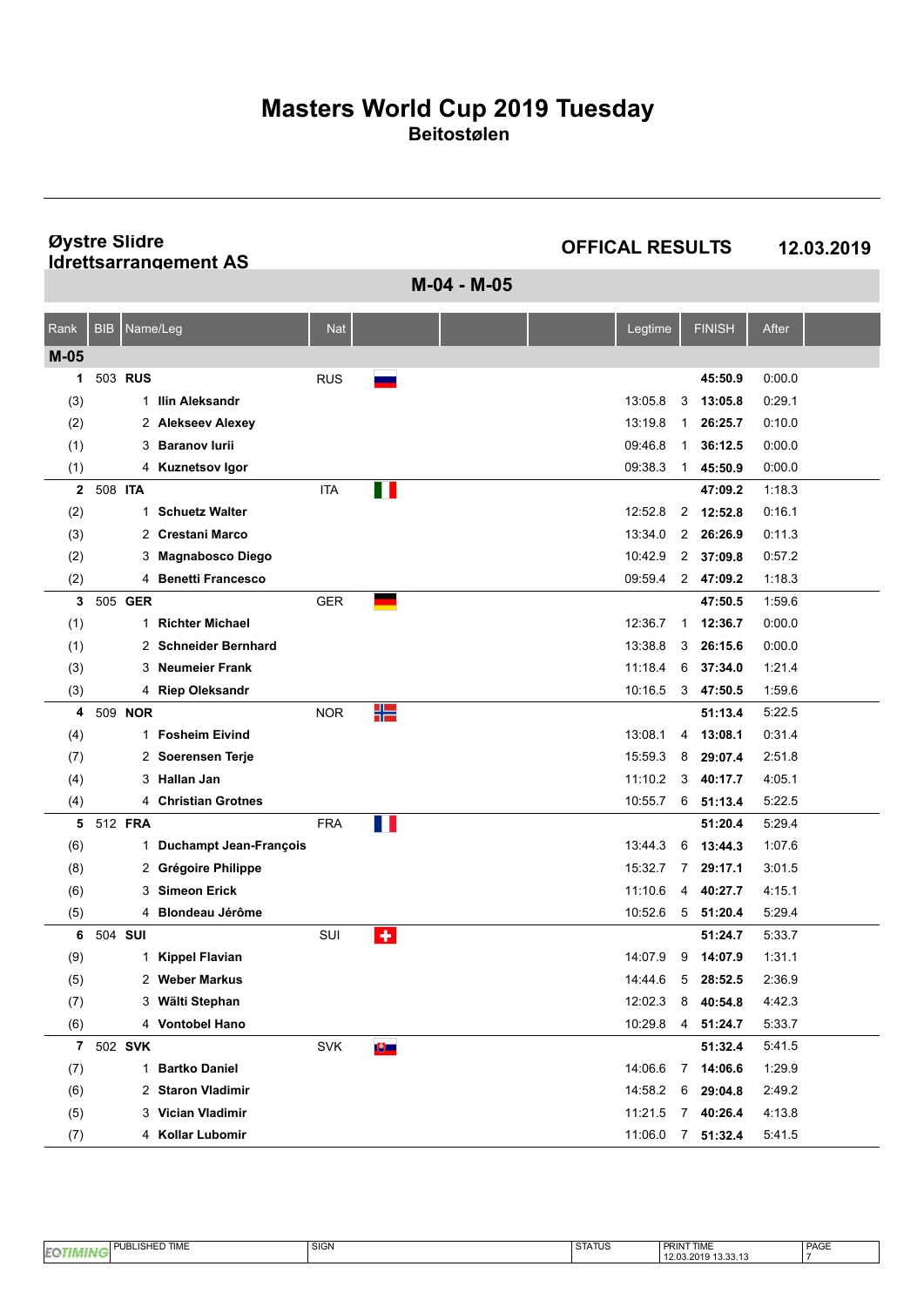**Øystre Slidre Idrettsarrangement AS**

**OFFICAL RESULTS 12.03.2019**

**M-04 - M-05**

| Rank   | <b>BIB</b>  |                | Name/Leg                  | <b>Nat</b> |           |  | Legtime    | <b>FINISH</b>       | After   |  |
|--------|-------------|----------------|---------------------------|------------|-----------|--|------------|---------------------|---------|--|
| $M-05$ |             |                |                           |            |           |  |            |                     |         |  |
| 8      | 510 AUT     |                |                           | <b>AUT</b> |           |  |            | 52:17.4             | 6:26.4  |  |
| (5)    |             | $\mathbf{1}$   | <b>Schönfeld Romuald</b>  |            |           |  | 13:37.7    | 5<br>13:37.7        | 1:00.9  |  |
| (9)    |             | $\overline{2}$ | <b>Goller Felix</b>       |            |           |  | 16:10.3    | 29:48.0<br>11       | 3:32.4  |  |
| (9)    |             | 3              | <b>Enzenhofer Gerhard</b> |            |           |  | 11:14.2    | 5<br>41:02.2        | 4:49.6  |  |
| (8)    |             |                | 4 Haas Martin             |            |           |  | 11:15.1    | 8<br>52:17.4        | 6:26.4  |  |
| 9      | 507 FIN     |                |                           | <b>FIN</b> | ╄         |  |            | 52:47.7             | 6:56.8  |  |
| (8)    |             | 1              | <b>Lehtinen Matti</b>     |            |           |  | 14:07.3    | 14:07.3<br>8        | 1:30.6  |  |
| (4)    |             |                | 2 Ehrnrooth Patrik        |            |           |  | 14:42.4    | 28:49.8<br>4        | 2:34.2  |  |
| (8)    |             |                | 3 Viholainen Reijo        |            |           |  | 12:06.9    | 9<br>40:56.7        | 4:44.2  |  |
| (9)    |             |                | 4 Pullinen Timo           |            |           |  | 11:50.9 11 | 52:47.7             | 6:56.8  |  |
| 10     | 501 USA     |                |                           | <b>USA</b> | ≝         |  |            | 55:42.8             | 9:51.8  |  |
| (12)   |             |                | 1 Finnoff Greg            |            |           |  | 15:32.1 12 | 15:32.1             | 2:55.4  |  |
| (11)   |             |                | 2 Mayfield Peter          |            |           |  | 16:06.0 10 | 31:38.2             | 5:22.6  |  |
| (10)   |             | 3              | <b>Howe James</b>         |            |           |  | 12:33.9 10 | 44:12.1             | 7:59.5  |  |
| (10)   |             |                | 4 Swanson Eric            |            |           |  | 11:30.7    | 9, 55:42.8          | 9:51.8  |  |
| 11     | 511 CZE     |                |                           | <b>CZE</b> |           |  |            | 57:20.3             | 11:29.3 |  |
| (11)   |             | $\mathbf{1}$   | <b>Dolezal Michal</b>     |            |           |  | 15:18.8 11 | 15:18.8             | 2:42.0  |  |
| (10)   |             |                | 2 Tvrznik Josef           |            |           |  | 16:03.8    | 9<br>31:22.6        | 5:07.0  |  |
| (11)   |             |                | 3 Hojer Miloslav          |            |           |  | 13:36.5 11 | 44:59.1             | 8:46.5  |  |
| (11)   |             |                | 4 Smetana Martin          |            |           |  |            | 12:21.1 12 57:20.3  | 11:29.3 |  |
| 12     | 506 UKR     |                |                           | <b>UKR</b> |           |  |            | 1:02:58.7           | 17:07.7 |  |
| (13)   |             | 1              | <b>Savchuk Petro</b>      |            |           |  | 16:23.7 13 | 16:23.7             | 3:46.9  |  |
| (12)   |             |                | 2 Krupskyy Vasyl          |            |           |  |            | 21:08.3 12 37:32.0  | 11:16.4 |  |
| (12)   |             |                | 3 Osypchuk Yuriy          |            |           |  |            | 13:55.2 12 51:27.2  | 15:14.6 |  |
| (12)   |             |                | 4 Grynkiv Yurii           |            |           |  |            | 11:31.4 101:02:58.7 | 17:07.7 |  |
| 13     | 513 GBR mfl |                |                           | <b>GBR</b> | <u>як</u> |  |            | 1:08:15.1           | 22:24.1 |  |
| (10)   |             | 1.             | <b>Maund Christopher</b>  |            |           |  |            | 14:58.6 10 14:58.6  | 2:21.9  |  |
| (13)   |             |                | 2 Lambert Peter           |            |           |  |            | 23:07.4 13 38:06.0  | 11:50.4 |  |
| (13)   |             | 3              | <b>Wilson Alasdair</b>    |            |           |  |            | 15:24.9 13 53:31.0  | 17:18.4 |  |
| (13)   |             |                | 4 Richards Christopher    |            |           |  |            | 14:44.1 131:08:15.1 | 22:24.1 |  |

 **() Secretariat Lars-Erik Rosenqvist (SWE) TD**

PAGE 8 **EOTIMING** PUBLISHED TIME SIGN SIGN SIGN STATUS **PRINT TIME**<br>12.03.2019 13.33.13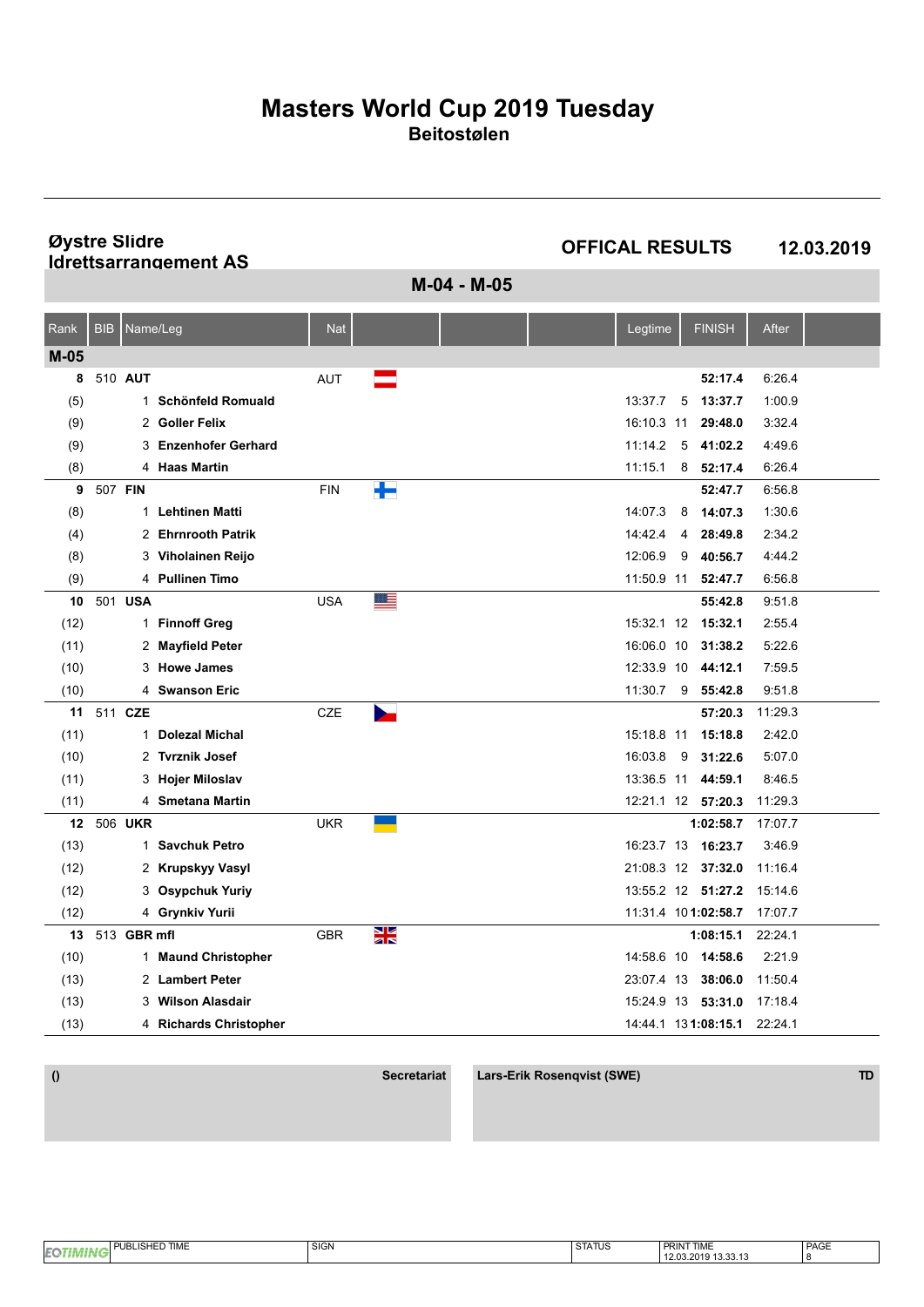#### **Øystre Slidre Idrettsarrangement AS**

**OFFICAL RESULTS 12.03.2019**

**M-06 - M-07 Jury Members: Technicial Delegate FIS(TD): Lars-Erik Rosenqvist SWEChief of Competition: Per Nymoen NORBoard member WMA: Rolf Hammar SWERepresantative of the compeeting**

**teams: Giacomo CamozziniChief of Competition for the next**

**event: Marco Albarello ITA**

| Rank           | <b>BIB</b> | Name/Leg |                          | <b>Nat</b> |    |  | Legtime |                | <b>FINISH</b> | After  |  |
|----------------|------------|----------|--------------------------|------------|----|--|---------|----------------|---------------|--------|--|
| $M-06$         |            |          |                          |            |    |  |         |                |               |        |  |
| 1              |            | 604 RUS  |                          | <b>RUS</b> |    |  |         |                | 46:49.9       | 0:00.0 |  |
| (4)            |            |          | 1 Nurmanshin Sergey      |            |    |  | 13:15.4 | 4              | 13:15.4       | 0:20.4 |  |
| (2)            |            |          | 2 Ivanov Sergey          |            |    |  | 13:36.4 | $\mathbf{1}$   | 26:51.8       | 0.08.0 |  |
| (1)            |            |          | 3 Krutikhin Viktor       |            |    |  | 09:57.2 | $\mathbf 1$    | 36:49.1       | 0:00.0 |  |
| (1)            |            |          | 4 Abramov Alexander      |            |    |  | 10:00.7 | $\mathbf{1}$   | 46:49.9       | 0:00.0 |  |
| $\mathbf{2}$   | 602 FIN    |          |                          | <b>FIN</b> | ▜▀ |  |         |                | 47:37.6       | 0:47.7 |  |
| (2)            |            |          | 1 Ala-Lahti Harri        |            |    |  | 12:55.7 | $\overline{2}$ | 12:55.7       | 0:00.8 |  |
| (1)            |            |          | 2 Alden Jan              |            |    |  | 13:48.0 |                | 2 26:43.8     | 0.00.0 |  |
| (2)            |            |          | 3 Storvall Stefan        |            |    |  | 10:20.0 |                | 2 37:03.8     | 0.14.7 |  |
| (2)            |            |          | 4 Nurmi Kari             |            |    |  | 10:33.7 | 4              | 47:37.6       | 0.47.7 |  |
| 3              |            | 601 USA  |                          | <b>USA</b> | ≝  |  |         |                | 48:20.7       | 1:30.8 |  |
| (1)            |            |          | 1 Makarewicz Barry       |            |    |  | 12:54.9 | $\mathbf{1}$   | 12:54.9       | 0.00.0 |  |
| (3)            |            |          | 2 Bersvendsen Odd        |            |    |  | 14:15.6 | 4              | 27:10.5       | 0:26.7 |  |
| (3)            |            |          | 3 Baic Milan             |            |    |  | 10:59.3 | 4              | 38:09.9       | 1:20.8 |  |
| (3)            |            |          | 4 Murdoch Kent           |            |    |  | 10:10.8 | 3              | 48:20.7       | 1:30.8 |  |
| 4              |            | 608 NOR  |                          | <b>NOR</b> | ₩  |  |         |                | 49:20.4       | 2:30.5 |  |
| (7)            |            |          | 1 Skarpnord Jan Ola      |            |    |  | 13:56.8 | 7              | 13:56.8       | 1.01.8 |  |
| (5)            |            |          | 2 Isaksen Arild          |            |    |  | 13.52.4 | 3              | 27:49.2       | 1:05.4 |  |
| (5)            |            |          | 3 Flones Runar           |            |    |  | 11:28.0 | 5              | 39:17.2       | 2:28.1 |  |
| (4)            |            |          | 4 Bjerkrheim Tore        |            |    |  | 10:03.1 |                | 2 49:20.4     | 2:30.5 |  |
| 5              | 606 SUI    |          |                          | SUI        | ÷  |  |         |                | 49:49.7       | 2:59.8 |  |
| (3)            |            |          | 1 Hänni Reto             |            |    |  | 13:04.4 | 3              | 13:04.4       | 0.09.5 |  |
| (4)            |            |          | 2 Vinzens Mario          |            |    |  | 14:21.2 | 5              | 27:25.6       | 0.41.8 |  |
| (4)            |            |          | 3 May Roland             |            |    |  | 10.56.8 | 3              | 38:22.5       | 1:33.4 |  |
| (5)            |            |          | 4 Waser Beat             |            |    |  | 11:27.1 | 6              | 49:49.7       | 2:59.8 |  |
| 6              |            | 607 CAN  |                          | CAN        | ŀI |  |         |                | 52:49.0       | 5:59.1 |  |
| (5)            |            |          | 1 Boyle Marcus           |            |    |  | 13:23.8 | 5              | 13:23.8       | 0:28.9 |  |
| (6)            |            |          | 2 Orzel Mark             |            |    |  | 15:02.0 | 6              | 28:25.9       | 1:42.0 |  |
| (6)            |            |          | 3 Lafleur Pierre         |            |    |  | 12:45.6 | $\overline{7}$ | 41:11.5       | 4:22.4 |  |
| (6)            |            |          | 4 Thorlakson Brad        |            |    |  | 11:37.4 |                | 7 52:49.0     | 5:59.1 |  |
| $\overline{7}$ |            | 603 AUT  |                          | <b>AUT</b> |    |  |         |                | 53:11.8       | 6:21.9 |  |
| (6)            |            |          | 1 Schwendinger Hanspeter |            |    |  | 13:39.5 | 6              | 13:39.5       | 0.44.5 |  |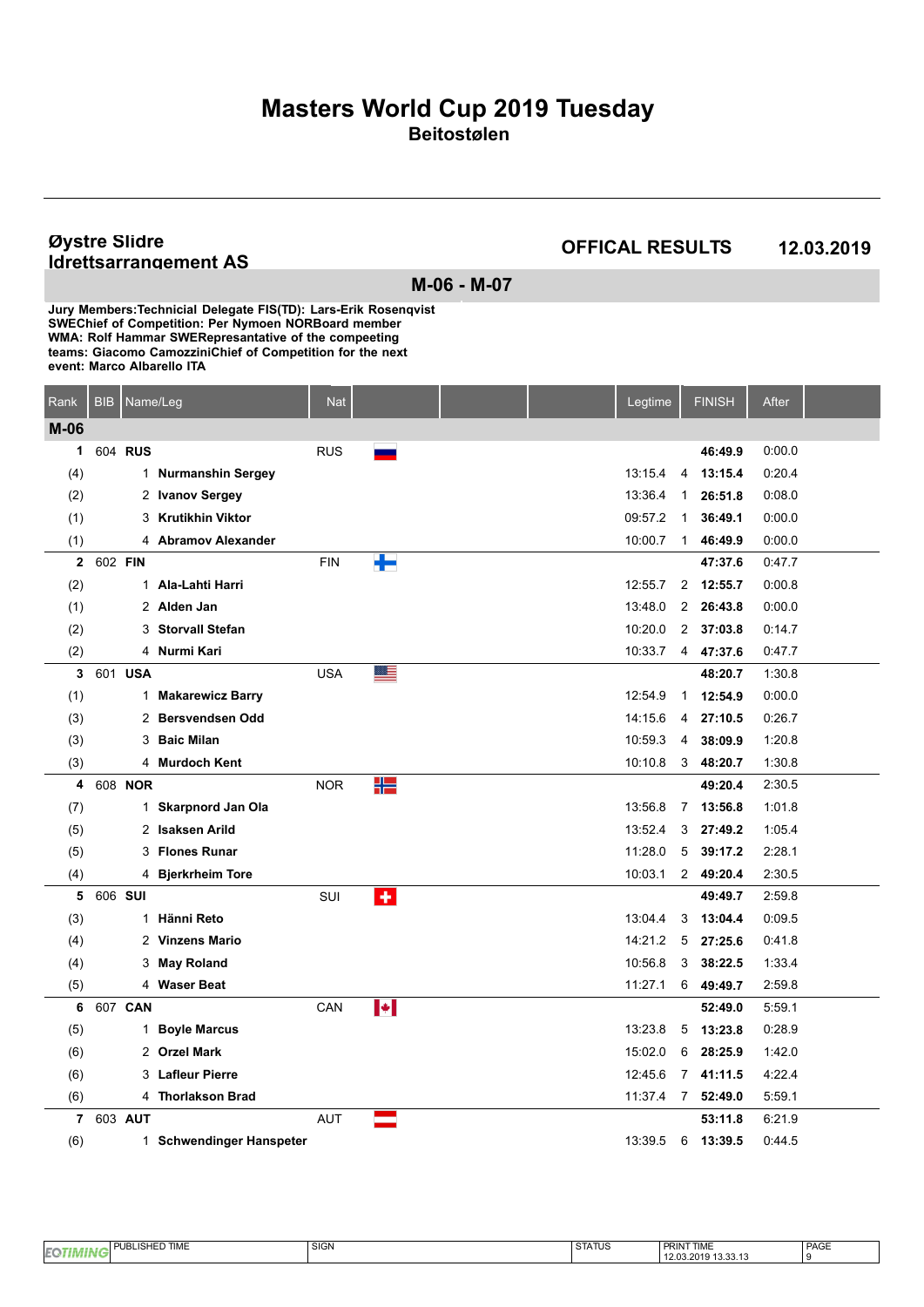**Øystre Slidre Idrettsarrangement AS**

**OFFICAL RESULTS 12.03.2019**

**M-06 - M-07**

| Rank   | <b>BIB</b> | Name/Leg                  | <b>Nat</b> |          |  | Legtime    |                | LEG <sub>2</sub>            | After   |  |
|--------|------------|---------------------------|------------|----------|--|------------|----------------|-----------------------------|---------|--|
| $M-06$ |            |                           |            |          |  |            |                |                             |         |  |
| (7)    |            | 2 Illmer Sebastian        |            |          |  | 15:47.3    | $\overline{7}$ | 29:26.9                     | 2:43.0  |  |
| (7)    |            | 3 Innerhofer Johann       |            |          |  | 12:18.9    | 6              | 41:45.8                     | 4:56.7  |  |
| (7)    |            | 4 Kolb Helmut             |            |          |  | 11:25.9    |                | $5$ $53:11.8$               | 6:21.9  |  |
| 8      | 609 SVK    |                           | <b>SVK</b> | 专        |  |            |                | 1:01:47.3                   | 14:57.4 |  |
| (9)    |            | <b>Siarnik Pavel</b><br>1 |            |          |  | 15:46.2    | 9              | 15:46.2                     | 2:51.2  |  |
| (8)    |            | 2 Siarnik Vladimir        |            |          |  | 17:58.4    |                | 8 33:44.7                   | 7:00.8  |  |
| (9)    |            | 3 Siarnik Michal          |            |          |  |            |                | 15:34.7 10 49:19.4          | 12:30.3 |  |
| (8)    |            | 4 Beliansky Anton         |            |          |  | 12:27.8    |                | 81:01:47.3                  | 14:57.4 |  |
| 9      | 610 AUS    |                           | <b>AUS</b> | ू<br>कर् |  |            |                | 1:02:08.2                   | 15:18.3 |  |
| (8)    |            | 1 Bridgford Lindsay       |            |          |  | 14:35.1    | 8              | 14:35.1                     | 1:40.1  |  |
| (9)    |            | 2 Eddy Robert             |            |          |  | 19:42.7    |                | 10 34:17.9                  | 7:34.0  |  |
| (8)    |            | 3 Simpson David           |            |          |  | 14:47.9    |                | 8 49:05.8                   | 12:16.7 |  |
| (9)    |            | 4 Davis Alan              |            |          |  | 13:02.3    |                | 91:02:08.2                  | 15:18.3 |  |
| 10     | 605 CZE    |                           | <b>CZE</b> |          |  |            |                | 1:16:19.6                   | 29:29.7 |  |
| (10)   |            | 1 Krbusek David           |            |          |  | 20:21.3 10 |                | 20:21.3                     | 7:26.3  |  |
| (10)   |            | 2 Sincl Jan               |            |          |  | 18:18.5    | 9              | 38:39.8                     | 11:55.9 |  |
| (10)   |            | 3 Jonas Jiri              |            |          |  | 15:23.4    | 9              | 54:03.3                     | 17:14.2 |  |
| (10)   |            | 4 Kafka Jiri              |            |          |  |            |                | 22:16.2 101:16:19.6 29:29.7 |         |  |

| <b>BLISHED TIME</b><br>. .<br> | SIGN | <b>STATUS</b> | PRINT TIME                                        | <b>PAGE</b><br>____ |
|--------------------------------|------|---------------|---------------------------------------------------|---------------------|
| <b>IEQ</b>                     |      |               | $\sim$ $\sim$<br>12.03.2019<br>$\sim$<br>19.99.19 | ' 10                |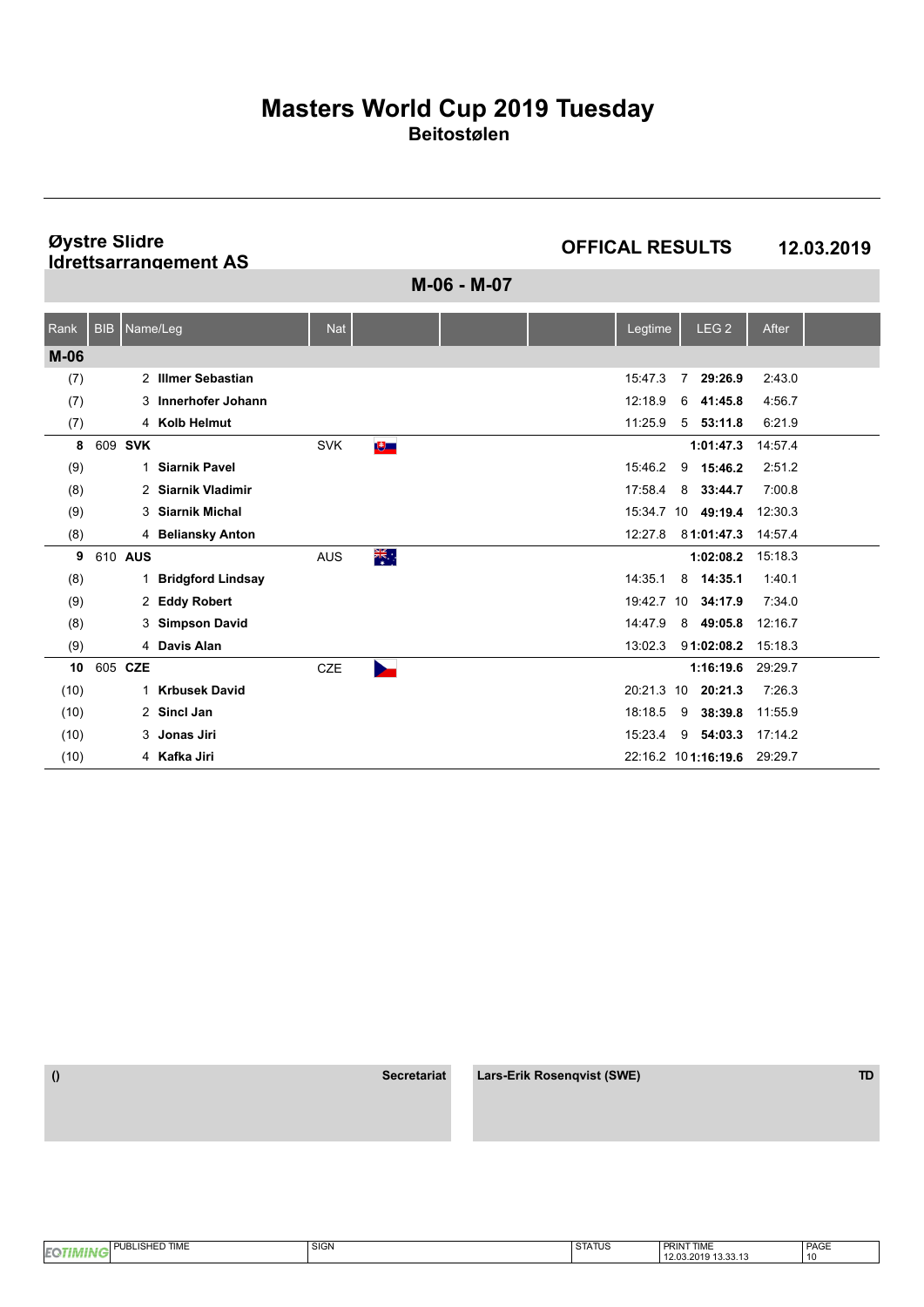**Øystre Slidre Idrettsarrangement AS**

**OFFICAL RESULTS 12.03.2019**

**M-06 - M-07**

| Rank         | <b>BIB</b> | Name/Leg     |                            | <b>Nat</b> |           |  | Legtime           |              | <b>FINISH</b> | After  |  |
|--------------|------------|--------------|----------------------------|------------|-----------|--|-------------------|--------------|---------------|--------|--|
| $M-07$       |            |              |                            |            |           |  |                   |              |               |        |  |
| 1            | 708 ITA    |              |                            | <b>ITA</b> | ╻╻        |  |                   |              | 48:54.4       | 0:00.0 |  |
| (5)          |            | $\mathbf{1}$ | <b>Berlanda Silvano</b>    |            |           |  | 14:04.9           | 5            | 14:04.9       | 0.51.3 |  |
| (1)          |            |              | 2 Antoniacomi Olivo        |            |           |  | 13:39.9           | 1            | 27:44.8       | 0:00.0 |  |
| (1)          |            | 3            | <b>Vuerich Daniele</b>     |            |           |  | 10:35.9           | 1            | 38:20.8       | 0.00.0 |  |
| (1)          |            | 4            | <b>Englaro Gianpaolo</b>   |            |           |  | 10:33.6           | 3            | 48:54.4       | 0:00.0 |  |
| $\mathbf{2}$ | 701 FIN    |              |                            | <b>FIN</b> | ╇         |  |                   |              | 49:41.3       | 0.46.8 |  |
| (3)          |            | 1            | Hytönen Jussi              |            |           |  | 13:34.8           | 3            | 13:34.8       | 0:21.2 |  |
| (2)          |            | 2            | Ruokonen Heikki            |            |           |  | 14:32.0           | 2            | 28:06.8       | 0:22.0 |  |
| (2)          |            | 3            | <b>Ukkonen Leo</b>         |            |           |  | 11:08.1           | 3            | 39:14.9       | 0.54.1 |  |
| (2)          |            |              | 4 Pulkkinen Ilmo           |            |           |  | 10:26.3           | 1            | 49:41.3       | 0.46.8 |  |
| 3            |            | 710 RUS      |                            | <b>RUS</b> |           |  |                   |              | 50:15.9       | 1:21.4 |  |
| (1)          |            |              | 1 Stepanov Yury            |            |           |  | 13:13.5           | $\mathbf{1}$ | 13:13.5       | 0.00.0 |  |
| (3)          |            | 2            | <b>Akhmadiev Mansur</b>    |            |           |  | 14.59.9           | 3            | 28:13.4       | 0.28.6 |  |
| (3)          |            | 3            | <b>Bikkulov Kamil</b>      |            |           |  | 11:02.8           | 2            | 39:16.3       | 0.55.4 |  |
| (3)          |            |              | 4 Korzhov Nikolay          |            |           |  | 10:59.6           | 4            | 50:15.9       | 1:21.4 |  |
| 4            | 705 SUI    |              |                            | SUI        | $\bullet$ |  |                   |              | 52:35.7       | 3:41.2 |  |
| (6)          |            | 1.           | <b>Luchsinger Fridolin</b> |            |           |  | 14:08.2           | 6            | 14:08.2       | 0:54.6 |  |
| (6)          |            | 2            | <b>Murmann Rene</b>        |            |           |  | 16:37.3           | 8            | 30:45.5       | 3:00.6 |  |
| (5)          |            | 3            | <b>Guggisberg Hans</b>     |            |           |  | 11:18.3           | 4            | 42:03.9       | 3:43.0 |  |
| (4)          |            |              | 4 Birrer Gerold            |            |           |  | 10:31.7           |              | 2 52:35.7     | 3:41.2 |  |
| 5            |            | 702 USA      |                            | USA        | ▆▆        |  |                   |              | 52:40.5       | 3:46.0 |  |
| (4)          |            |              | 1 Youngman Robert          |            |           |  | 14:02.5           | 4            | 14:02.5       | 0.48.9 |  |
| (5)          |            | 2            | <b>Gravlin John</b>        |            |           |  | 15:20.6           | 4            | 29:23.2       | 1:38.3 |  |
| (4)          |            | 3            | <b>Bladel Randal</b>       |            |           |  | 11:58.5           | 5            | 41:21.7       | 3:00.9 |  |
| (5)          |            |              | 4 Knoop David              |            |           |  | 11:18.7           | 5            | 52:40.5       | 3:46.0 |  |
| 6            |            | 704 NOR      |                            | <b>NOR</b> | ₩         |  |                   |              | 55:08.1       | 6:13.6 |  |
| (2)          |            |              | 1 Hatlevoll Willy          |            |           |  | 13:30.1           | 2            | 13:30.1       | 0:16.5 |  |
| (4)          |            | 2            | <b>Haukeland Jon</b>       |            |           |  | 15:34.9           | 5            | 29:05.0       | 1:20.2 |  |
| (6)          |            | 3            | <b>Hermanrud Christian</b> |            |           |  | 13:46.7           | 9            | 42:51.8       | 4:31.0 |  |
| (6)          |            |              | 4 Loeksa Ernst             |            |           |  | 12:16.2 9 55:08.1 |              |               | 6:13.6 |  |
|              |            | 7 707 GER    |                            | GER        |           |  |                   |              | 56:31.9       | 7:37.5 |  |
| (7)          |            |              | 1 Unterholzner Gerhard     |            |           |  | 14:34:1           |              | $7$ 14:34.1   | 1:20.5 |  |
| (7)          |            |              | 2 Kurz Albert              |            |           |  | 16:54.9           | 9            | 31:29.0       | 3:44.2 |  |
| (8)          |            |              | 3 Höss Michael             |            |           |  | 13:07.7           | 8            | 44:36.8       | 6:16.0 |  |
| (7)          |            |              | 4 Scherrer Peter           |            |           |  | 11:55.1           | 7            | 56:31.9       | 7:37.5 |  |

|    | <b>TIME</b><br>$\overline{\phantom{0}}$<br>--<br><br>-<br>JD. | $\sim$<br>---<br>יוטוט | $\sim$<br><b>SIAIUS</b> | <b>PRINT TIME</b>                        | PAGE |
|----|---------------------------------------------------------------|------------------------|-------------------------|------------------------------------------|------|
| EQ |                                                               |                        |                         | $\sim$<br>، دلایا ۱۷<br>2015<br>19.99.19 |      |
|    |                                                               |                        |                         |                                          |      |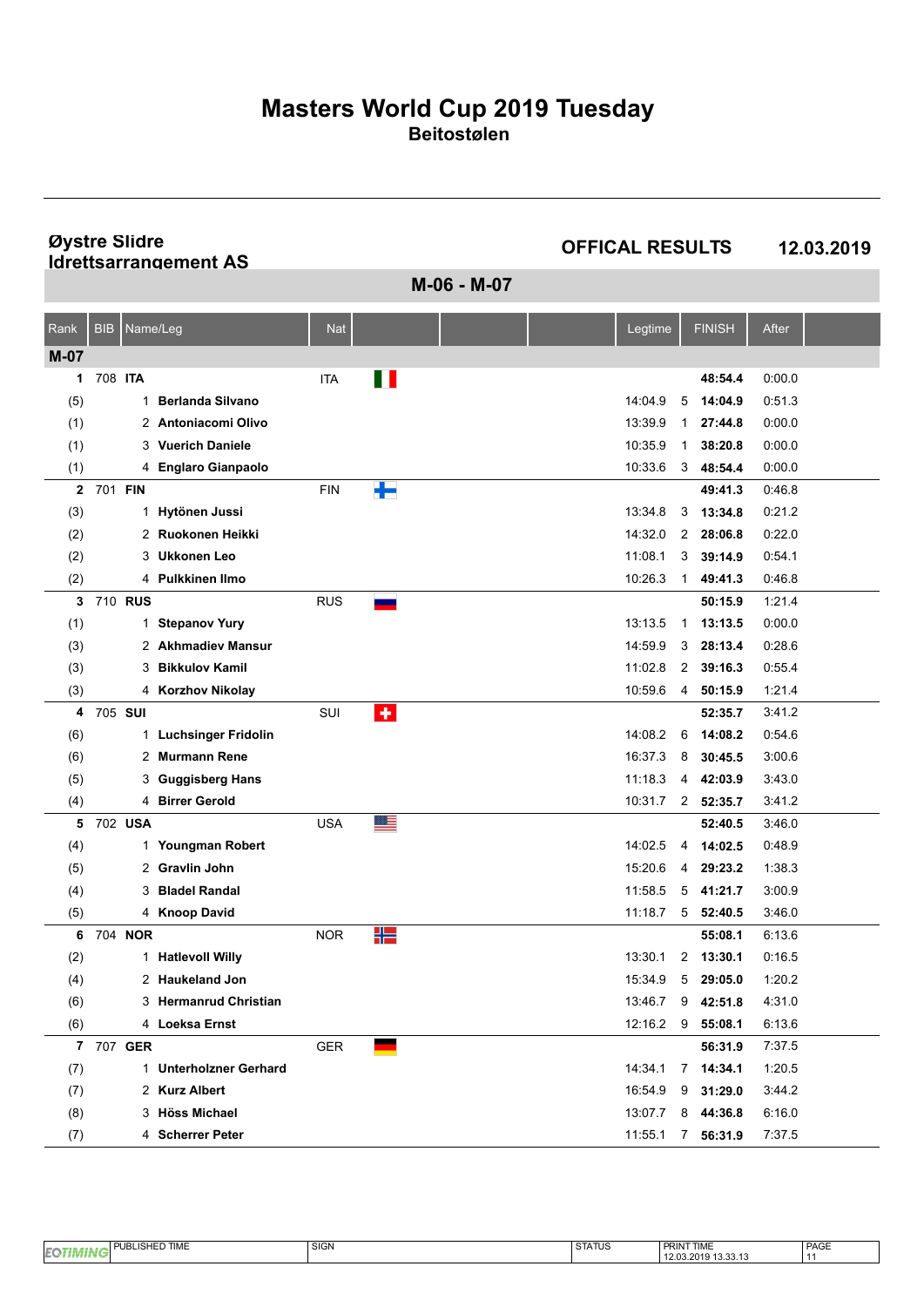**Øystre Slidre Idrettsarrangement AS**

**OFFICAL RESULTS 12.03.2019**

**M-06 - M-07**

| Rank   | <b>BIB</b> | Name/Leg    |                        | <b>Nat</b> |       |  | Legtime    |    | <b>FINISH</b>       | After   |  |
|--------|------------|-------------|------------------------|------------|-------|--|------------|----|---------------------|---------|--|
| $M-07$ |            |             |                        |            |       |  |            |    |                     |         |  |
| 8      |            | 706 FRA     |                        | <b>FRA</b> | Ш     |  |            |    | 57:19.6             | 8:25.1  |  |
| (10)   |            | $\mathbf 1$ | <b>Duchene Bernard</b> |            |       |  | 15:15.7 10 |    | 15:15.7             | 2:02.2  |  |
| (9)    |            |             | 2 Ribeyre Jacky        |            |       |  | 16:25.9    | 7  | 31:41.7             | 3:56.9  |  |
| (7)    |            |             | 3 Couston Gilles       |            |       |  | 12:29.7    | 6  | 44:11.5             | 5:50.7  |  |
| (8)    |            |             | 4 Levrino Gilbert      |            |       |  | 13:08.1 11 |    | 57:19.6             | 8:25.1  |  |
| 9      |            | 703 CAN     |                        | CAN        | ŀ     |  |            |    | 57:24.0             | 8:29.5  |  |
| (9)    |            | 1           | <b>Delaplante Ed</b>   |            |       |  | 15:15.1    | 9  | 15:15.1             | 2:01.5  |  |
| (10)   |            |             | 2 Forrest Scott        |            |       |  | 17:21.7    | 10 | 32:36.8             | 4:52.0  |  |
| (10)   |            |             | 3 Huet Mike            |            |       |  | 13:04.5    | 7  | 45:41.4             | 7:20.6  |  |
| (9)    |            |             | 4 Hamilton Stuart      |            |       |  | 11:42.5    | 6  | 57:24.0             | 8:29.5  |  |
| 10     |            | 709 CZE     |                        | CZE        |       |  |            |    | 57:31.8             | 8:37.4  |  |
| (8)    |            | 1           | <b>Kovarik Oldrich</b> |            |       |  | 15:12.6    | 8  | 15:12.6             | 1:59.1  |  |
| (8)    |            |             | 2 Zeller Zbynek        |            |       |  | 16:17.9    | 6  | 31:30.5             | 3:45.7  |  |
| (9)    |            |             | 3 Zuzanek Miloslav     |            |       |  | 14:06.0    | 10 | 45:36.5             | 7:15.7  |  |
| (10)   |            |             | 4 Nedved Miroslav      |            |       |  | 11:55.2    |    | $8$ 57:31.8         | 8:37.4  |  |
| 11     |            | 711 AUS     |                        | <b>AUS</b> | ्रेल् |  |            |    | 1:04:56.0           | 16:01.5 |  |
| (11)   |            | 1           | <b>Blake Adrian</b>    |            |       |  | 18:19.4 11 |    | 18:19.4             | 5:05.9  |  |
| (11)   |            |             | 2 Walker Andrew        |            |       |  | 19:30.8 11 |    | 37:50.3             | 10:05.4 |  |
| (11)   |            | 3           | <b>Zaharias Zac</b>    |            |       |  | 14:33.1    | 11 | 52:23.4             | 14:02.6 |  |
| (11)   |            |             | 4 Bartsch Friedrich    |            |       |  |            |    | 12:32.5 101:04:56.0 | 16:01.5 |  |

| <b>BLISHED TIME</b><br>En | <b>SIGN</b> | <b>STATUS</b> | <b>PRINT TIME</b>                                          | PAGE |
|---------------------------|-------------|---------------|------------------------------------------------------------|------|
| œ                         |             |               | $\sim$ $\sim$ $\sim$ $\sim$<br>12.03.2019<br>.<br>19.99.19 |      |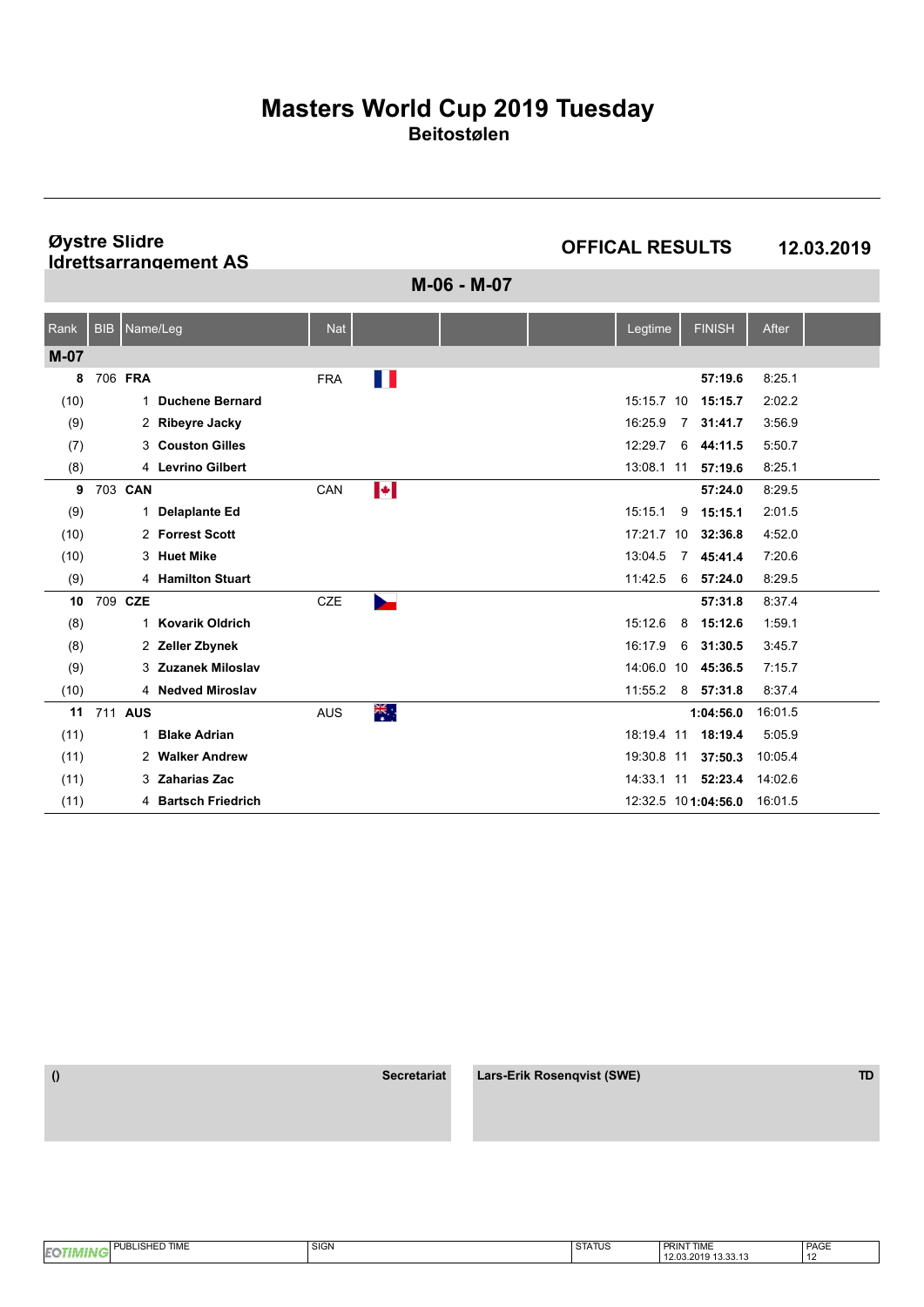#### **Øystre Slidre Idrettsarrangement AS**

**OFFICAL RESULTS 12.03.2019**

**M-08**

| Rank         | <b>BIB</b> | Name/Leg |                             | <b>Nat</b> |   |  | Legtime |                | <b>FINISH</b>    | After  |  |
|--------------|------------|----------|-----------------------------|------------|---|--|---------|----------------|------------------|--------|--|
| $M-08$       |            |          |                             |            |   |  |         |                |                  |        |  |
| 1            |            | 802 NOR  |                             | <b>NOR</b> | ₩ |  |         |                | 52:43.9          | 0.00.0 |  |
| (2)          |            |          | 1 Oyberg Sigvald            |            |   |  | 14:22.8 | $\overline{2}$ | 14:22.8          | 0:00.5 |  |
| (1)          |            |          | 2 Gulbrandsen Hans Petter   |            |   |  | 15.13.3 | 3              | 29:36.1          | 0:00.0 |  |
| (1)          |            |          | 3 Vikingstad Einar Bertrand |            |   |  | 11:47.6 |                | 2 41:23.8        | 0.00.0 |  |
| (1)          |            |          | 4 Eliassen Nils A           |            |   |  | 11:20.0 |                | 2 52:43.9        | 0.00.0 |  |
| $\mathbf{2}$ | 801 FIN    |          |                             | <b>FIN</b> | ╆ |  |         |                | 52:57.9          | 0.14.0 |  |
| (3)          |            |          | 1 Halonen Pauli             |            |   |  | 14:49.9 | 3              | 14:49.9          | 0.27.6 |  |
| (4)          |            |          | 2 Vaisanen Eero             |            |   |  | 15:09.5 | $\overline{2}$ | 29:59.4          | 0.23.2 |  |
| (2)          |            |          | 3 Nisula Leino              |            |   |  | 11:48.2 |                | 341:47.7         | 0:23.8 |  |
| (2)          |            |          | 4 Matikainen Sakari         |            |   |  | 11:10.1 | $\mathbf{1}$   | 52:57.9          | 0:14.0 |  |
| 3            |            | 806 RUS  |                             | <b>RUS</b> |   |  |         |                | 53:32.9          | 0.49.0 |  |
| (4)          |            |          | 1 Petrov Valerii            |            |   |  | 15:02.6 | 4              | 15:02.6          | 0.40.3 |  |
| (3)          |            |          | 2 Andronov Vladimir         |            |   |  | 14:51.4 | $\mathbf{1}$   | 29:54.0          | 0.17.8 |  |
| (3)          |            |          | 3 Khyostov Alexei           |            |   |  | 11:56.3 | 4              | 41:50.4          | 0.26.5 |  |
| (3)          |            |          | 4 Mikhaylov Aleksandr       |            |   |  | 11:42.5 | $\overline{4}$ | 53:32.9          | 0.49.0 |  |
| 4            |            | 808 GER  |                             | <b>GER</b> |   |  |         |                | 54:45.6          | 2:01.7 |  |
| (1)          |            |          | 1 Kraller Ferdinand         |            |   |  | 14:22.2 | $\mathbf 1$    | 14:22.2          | 0:00.0 |  |
| (2)          |            |          | 2 Hanzlik Holger            |            |   |  | 15:29.0 | 4              | 29:51.3          | 0:15.1 |  |
| (4)          |            |          | 3 Baltromejus Karl-Heinz    |            |   |  | 12:56.6 | 6              | 42:47.9          | 1.24.0 |  |
| (4)          |            |          | 4 Blum Konrad               |            |   |  | 11:57.7 |                | $5\quad 54:45.6$ | 2:01.7 |  |
| 5            |            | 804 USA  |                             | <b>USA</b> | ≣ |  |         |                | 56:09.0          | 3:25.0 |  |
| (5)          |            |          | 1 Harris Peter              |            |   |  | 15:34.9 | 5              | 15:34.9          | 1:12.7 |  |
| (5)          |            |          | 2 Jobe Glenn                |            |   |  | 16:37.1 | 6              | 32:12.1          | 2.35.9 |  |
| (5)          |            |          | 3 Christopherson David      |            |   |  | 12:29.5 | 5              | 44:41.6          | 3:17.7 |  |
| (5)          |            |          | 4 Johnston David            |            |   |  | 11:27.3 | 3              | 56:09.0          | 3:25.0 |  |
| 6            |            | 803 SUI  |                             | SUI        | ٠ |  |         |                | 58:15.4          | 5.31.4 |  |
| (8)          |            |          | 1 Landolt Karl              |            |   |  | 16:43.9 | 8              | 16:43.9          | 2:21.7 |  |
| (7)          |            |          | 2 Nick Reto                 |            |   |  | 17:27.5 | 7              | 34:11.5          | 4:35.3 |  |
| (6)          |            |          | 3 Kindschi Nic              |            |   |  | 11:36.4 | 1              | 45:47.9          | 4 24 0 |  |
| (6)          |            |          | 4 Abächerli Walter          |            |   |  | 12:27.4 |                | $6$ 58:15.4      | 5.31.4 |  |
| 7            |            | 810 CAN  |                             | CAN        | И |  |         |                | 1:00:57.0        | 8:13.1 |  |
| (7)          |            |          | 1 Wilson Lyle               |            |   |  | 16:09.4 |                | 7 16:09.4        | 1:47.1 |  |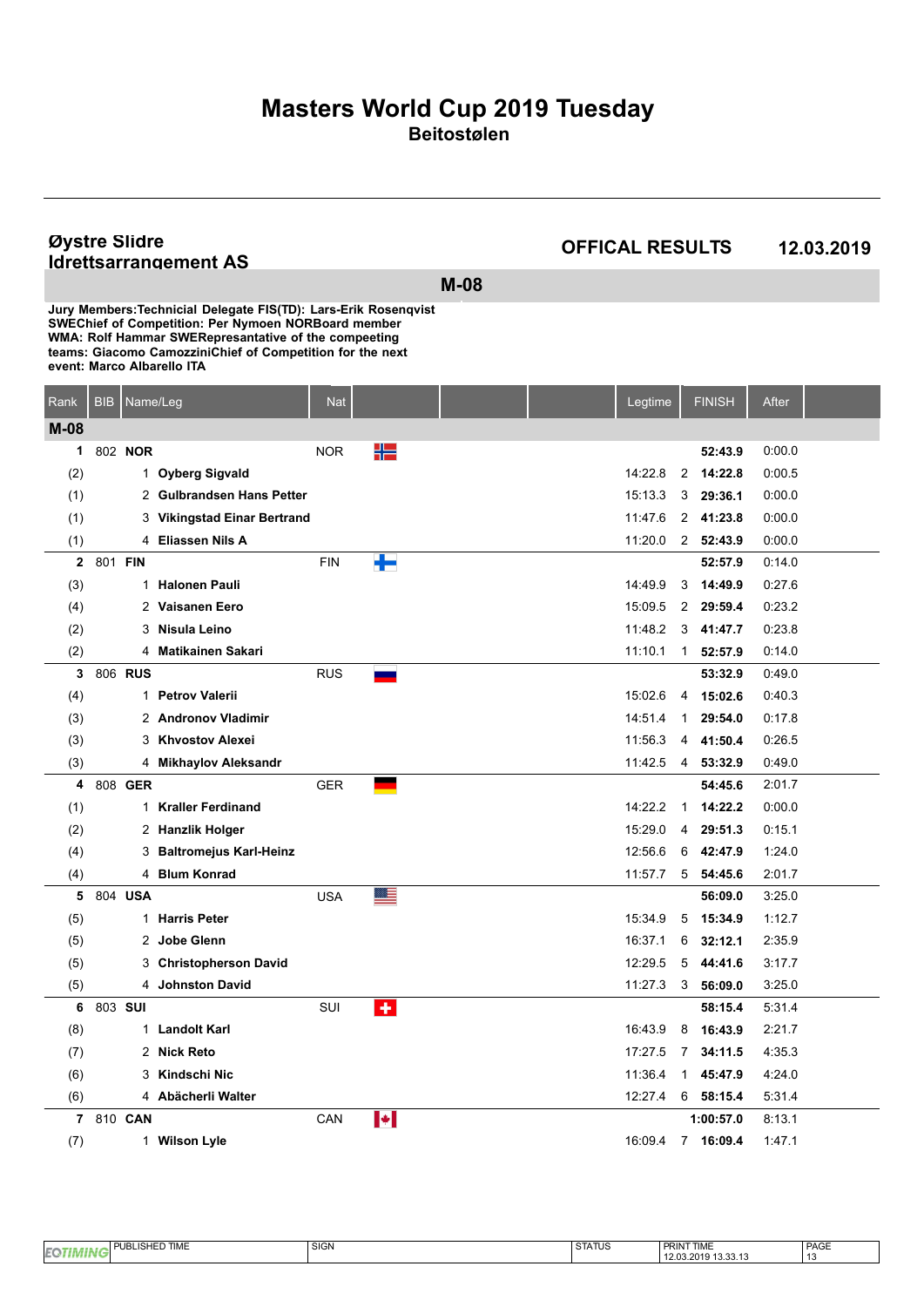**Øystre Slidre Idrettsarrangement AS**

**OFFICAL RESULTS 12.03.2019**

**M-08**

| Rank   | <b>BIB</b> | Name/Leg |                        | <b>Nat</b> |                       |  | Legtime    |    | LEG <sub>2</sub>    | After   |  |
|--------|------------|----------|------------------------|------------|-----------------------|--|------------|----|---------------------|---------|--|
| $M-08$ |            |          |                        |            |                       |  |            |    |                     |         |  |
| (8)    |            |          | 2 Sidney Ken           |            |                       |  | 18:03.4    | 9  | 34:12.8             | 4:36.7  |  |
| (7)    |            |          | 3 Lutick Greg          |            |                       |  | 13:54.0    |    | 7 48:06.9           | 6:43.0  |  |
| (7)    |            |          | 4 Steinruck Marty      |            |                       |  | 12:50.1    |    | 71:00:57.0          | 8:13.1  |  |
| 8      |            | 809 SWE  |                        | <b>SWE</b> | $\blacksquare$<br>n m |  |            |    | 1:03:51.9           | 11:07.9 |  |
| (6)    |            | 1        | Uddbäck Ulf            |            |                       |  | 15:39.6    | 6  | 15:39.6             | 1:17.4  |  |
| (6)    |            |          | 2 Hagström Bengt-Olof  |            |                       |  | 16:35.8    | 5  | 32:15.5             | 2:39.3  |  |
| (8)    |            |          | 3 Jonsson Jan-Olov     |            |                       |  |            |    | 16:14.4 10 48:30.0  | 7:06.1  |  |
| (8)    |            |          | 4 Karlsson Ingemar     |            |                       |  |            |    | 15:21.8 101:03:51.9 | 11:07.9 |  |
| 9      |            | 805 SVK  |                        | <b>SVK</b> | 专一                    |  |            |    | 1:10:42.2           | 17:58.2 |  |
| (9)    |            | 1        | Matejka Miroslav       |            |                       |  | 18:53.0    |    | $9$ 18:53.0         | 4:30.7  |  |
| (9)    |            |          | 2 Valent Bohuslav      |            |                       |  | 19:40.7    | 10 | 38:33.7             | 8:57.5  |  |
| (9)    |            | 3        | <b>Bartko Vladimir</b> |            |                       |  | 14:30.2    |    | 8 53:03.9           | 11:40.1 |  |
| (9)    |            |          | 4 Uher Jan             |            |                       |  |            |    | 17:38.2 111:10:42.2 | 17:58.2 |  |
| 10     |            | 811 CZE  |                        | <b>CZE</b> |                       |  |            |    | 1:11:31.0           | 18:47.0 |  |
| (11)   |            | 1        | Ruzicka Josef          |            |                       |  | 21:21.4 11 |    | 21:21.4             | 6:59.2  |  |
| (10)   |            |          | 2 Dvorak Frantisek     |            |                       |  | 17:46.8    | 8  | 39:08.2             | 9:32.1  |  |
| (10)   |            |          | 3 Audrlicky Jan        |            |                       |  | 17:43.5 11 |    | 56:51.8             | 15:27.9 |  |
| (10)   |            |          | 4 Zuzanek Frantisek    |            |                       |  | 14:39.1    |    | 81:11:31.0          | 18:47.0 |  |
| 11     |            | 807 FRA  |                        | <b>FRA</b> | W                     |  |            |    | 1:12:20.2           | 19:36.2 |  |
| (10)   |            | 1        | <b>Malatrait Alain</b> |            |                       |  | 20:24.0    | 10 | 20:24.0             | 6:01.8  |  |
| (11)   |            |          | 2 Vignard Pierre       |            |                       |  | 21:35.9    | 11 | 41:59.9             | 12:23.8 |  |
| (11)   |            |          | 3 Lagarde Georges      |            |                       |  | 15:08.0    | 9  | 57:08.0             | 15:44.1 |  |
| (11)   |            |          | 4 Winterhalter Marc    |            |                       |  | 15:12.1    |    | 91:12:20.2 19:36.2  |         |  |

 **() Secretariat Lars-Erik Rosenqvist (SWE) TD**

PAGE 14 **EOTIMING** PUBLISHED TIME SIGN SIGN SIGN STATUS **PRINT TIME**<br>12.03.2019 13.33.13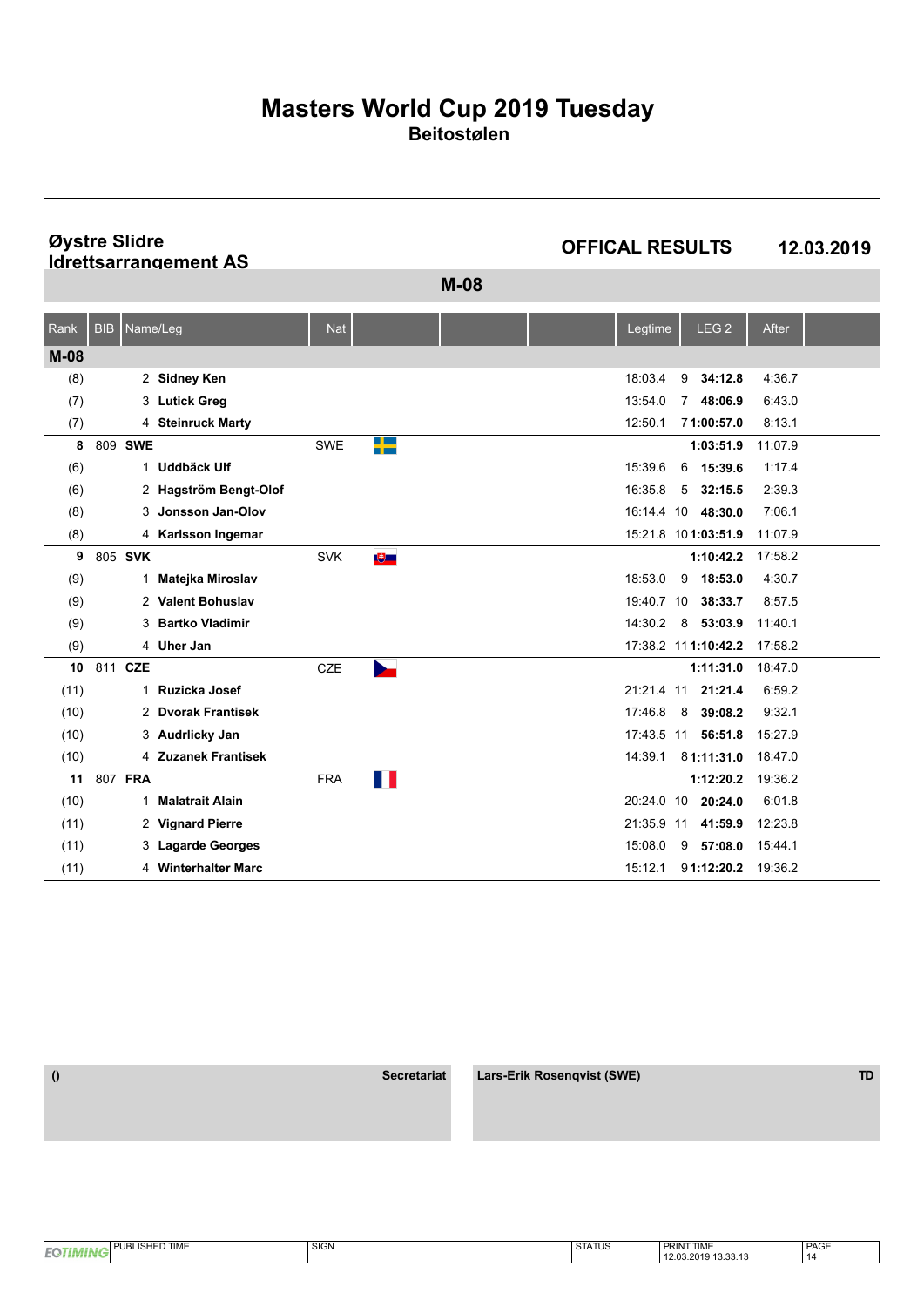**Øystre Slidre Idrettsarrangement AS**

**OFFICAL RESULTS 12.03.2019**

**M-09 - M-10**

| Rank         | <b>BIB</b> | Name/Leg |                          | <b>Nat</b> |     |  | Legtime |                | <b>FINISH</b> | <b>After</b> |  |
|--------------|------------|----------|--------------------------|------------|-----|--|---------|----------------|---------------|--------------|--|
| M-09         |            |          |                          |            |     |  |         |                |               |              |  |
| 1            | 901 FIN    |          |                          | <b>FIN</b> |     |  |         |                | 56:54.5       | 0:00.0       |  |
| (8)          |            |          | 1 Piirainen Veikko       |            |     |  | 16:18.0 | 8              | 16:18.0       | 1:09.5       |  |
| (2)          |            |          | 2 Rytky Paavo            |            |     |  | 15:52.9 | 2              | 32:10.9       | 0:52.4       |  |
| (2)          |            |          | 3 Teravainen Yrjo        |            |     |  | 12:46.5 | 2              | 44:57.5       | 0.21.6       |  |
| (1)          |            |          | 4 Makela Harri           |            |     |  | 11:56.9 | $\mathbf{1}$   | 56:54.5       | 0:00.0       |  |
| $\mathbf{2}$ |            | 907 RUS  |                          | <b>RUS</b> |     |  |         |                | 57:28.2       | 0:33.7       |  |
| (4)          |            |          | 1 Afanasyev Sergey       |            |     |  | 15:54.7 | 4              | 15:54.7       | 0.46.2       |  |
| (1)          |            |          | 2 Rochev Nikolai         |            |     |  | 15:23.7 | $\mathbf{1}$   | 31:18.4       | 0:00.0       |  |
| (1)          |            |          | 3 Dunaev Nikolay         |            |     |  | 13:17.4 | 5              | 44:35.9       | 0:00.0       |  |
| (2)          |            |          | 4 Proshchalykin Sergei   |            |     |  | 12:52.2 | $2^{\circ}$    | 57:28.2       | 0.33.7       |  |
| 3            |            | 902 AUT  |                          | <b>AUT</b> |     |  |         |                | 59:00.3       | 2:05.8       |  |
| (6)          |            |          | 1 Seidl Franz            |            |     |  | 16:08.7 | 6              | 16:08.7       | 1:00.2       |  |
| (4)          |            |          | 2 Siegele Johann         |            |     |  | 17:03.5 | 4              | 33:12.3       | 1:53.8       |  |
| (3)          |            |          | 3 Tschemernjak Willibald |            |     |  | 12:24.7 | $\mathbf 1$    | 45:37.0       | 1:01.1       |  |
| (3)          |            |          | 4 Leithner Waldemar      |            |     |  | 13:23.2 | 4              | 59:00.3       | 2:05.8       |  |
| 4            |            | 908 FRA  |                          | <b>FRA</b> | . . |  |         |                | 59:33.8       | 2:39.3       |  |
| (3)          |            |          | 1 Escoffier André        |            |     |  | 15:49.4 | 3              | 15:49.4       | 0.40.9       |  |
| (5)          |            |          | 2 Poncet Jean-Pierre     |            |     |  | 17:55.8 | 5              | 33:45.2       | 2:26.7       |  |
| (5)          |            |          | 3 Grob Andre             |            |     |  | 12:48.0 | 3              | 46:33.2       | 1:57.3       |  |
| (4)          |            |          | 4 Marty Pierre           |            |     |  | 13:00.6 | 3              | 59:33.8       | 2:39.3       |  |
| 5            |            | 905 NOR  |                          | <b>NOR</b> | ₩   |  |         |                | 59:43.0       | 2:48.4       |  |
| (2)          |            |          | 1 Strand Odd Arild       |            |     |  | 15:34.7 | $\overline{2}$ | 15:34.7       | 0.26.2       |  |
| (3)          |            |          | 2 Groeseth Hans          |            |     |  | 16:42.0 | 3              | 32:16.7       | 0.58.2       |  |
| (4)          |            |          | 3 Olsen Leif             |            |     |  | 14:02.8 | $\overline{7}$ | 46:19.6       | 1.43.6       |  |
| (5)          |            |          | 4 Skjetne Arnt Johan     |            |     |  | 13:23.3 |                | $5$ 59:43.0   | 2:48.4       |  |
| 6            |            | 903 SWE  |                          | <b>SWE</b> | -1- |  |         |                | 1:01:42.8     | 4:48.2       |  |
| (1)          |            |          | 1 Nilsson Lars           |            |     |  | 15:08.4 | $\mathbf{1}$   | 15:08.4       | 0:00.0       |  |
| (6)          |            |          | 2 Johansson Allan        |            |     |  | 18:42.9 | $\overline{7}$ | 33:51.4       | 2:32.9       |  |
| (6)          |            |          | 3 Rune Stig              |            |     |  | 13:46.1 |                | $6$ 47:37.5   | 3:01.6       |  |
| (6)          |            |          | 4 Berglund Kent          |            |     |  | 14:05.2 |                | 61:01:42.8    | 4 4 8 2      |  |
| 7            |            | 904 GER  |                          | <b>GER</b> |     |  |         |                | 1:02:42.7     | 5:48.2       |  |
| (5)          |            |          | 1 Friedemann Ullrich     |            |     |  | 15:55.8 | 5              | 15:55.8       | 0.47.3       |  |

| <b>TIME</b><br>Ë<br>. .<br>. ISAEU<br>EQ | <b>SIGN</b> | . SIAIUS. | <b>PRINT TIME</b>                                                         | PAGE |
|------------------------------------------|-------------|-----------|---------------------------------------------------------------------------|------|
|                                          |             |           | $\sim$<br>$\sim$<br>$\sim$<br>$\sim$<br>$\sqrt{11}$<br>$\sim$<br>19.99.19 |      |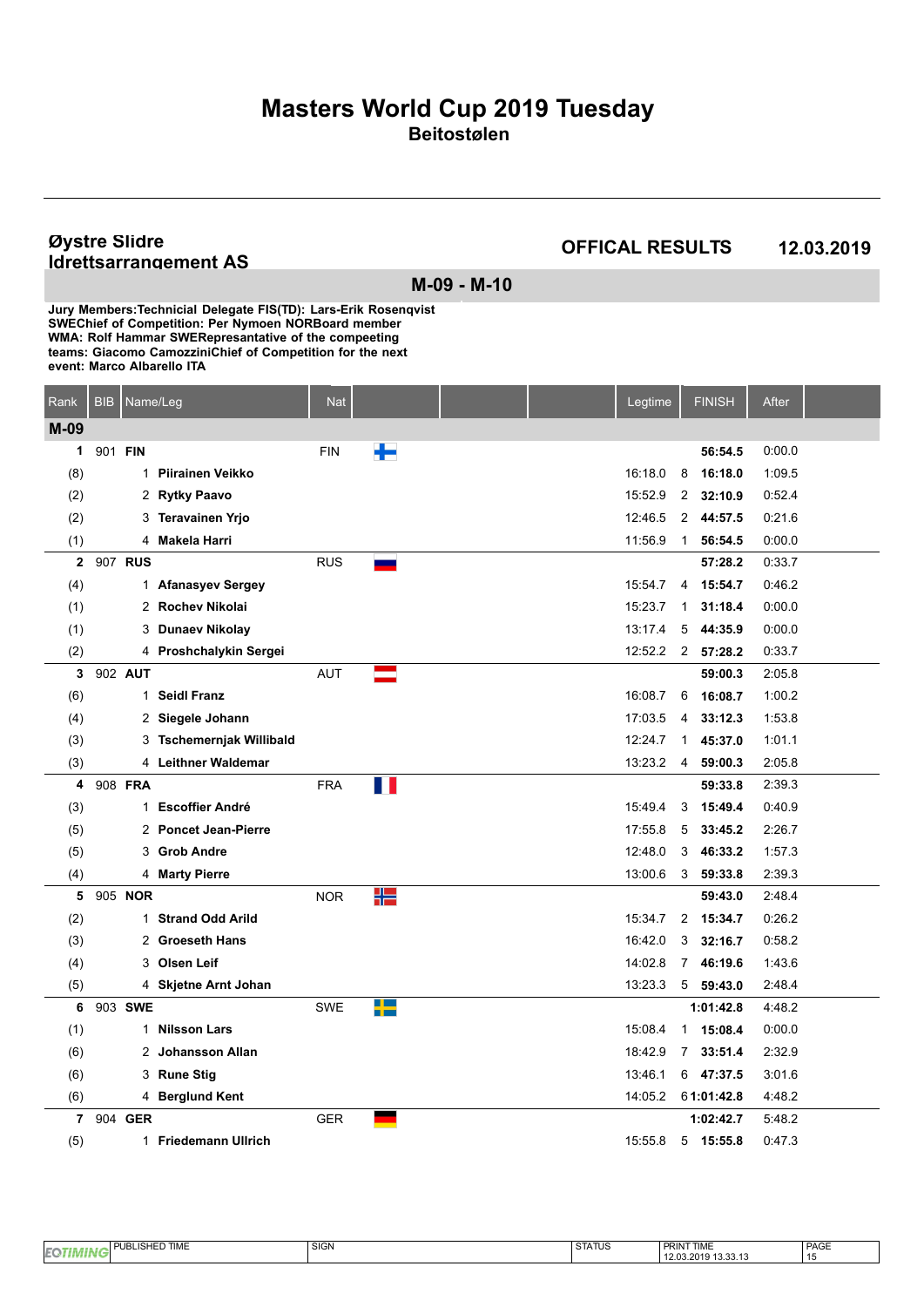**Øystre Slidre Idrettsarrangement AS** **OFFICAL RESULTS 12.03.2019**

**M-09 - M-10**

| Rank   |         | BIB   Name/Leg    | <b>Nat</b> |   |  | Legtime | LEG <sub>2</sub> | After  |
|--------|---------|-------------------|------------|---|--|---------|------------------|--------|
| $M-09$ |         |                   |            |   |  |         |                  |        |
| (8)    |         | 2 Kamphenkel Karl |            |   |  | 18:58.1 | 8 34:53.9        | 3:35.4 |
| (7)    |         | 3 Ilgner Josef    |            |   |  | 13:12.3 | 48:06.3<br>4     | 3:30.3 |
| (7)    |         | 4                 |            |   |  | 14:36.4 | 71:02:42.7       | 5:48.2 |
| 8      | 906 USA |                   | <b>USA</b> | ▀ |  |         | 1:04:21.1        | 7:26.5 |
| (7)    |         | Wood John E       |            |   |  | 16:13.4 | 7<br>16:13.4     | 1:04.9 |
| (7)    |         | 2 Mahoney Phil    |            |   |  | 18:12.7 | 6 34:26.2        | 3:07.7 |
| (8)    |         | 3 Klein Rick      |            |   |  | 15:10.1 | 8 49:36.4        | 5:00.4 |
| (8)    |         | 4 Sutter Thomas   |            |   |  | 14:44.6 | 81:04:21.1       | 7:26.5 |

 **() Secretariat Lars-Erik Rosenqvist (SWE) TD**

PAGE 16 **EOTIMING** PUBLISHED TIME SIGN SIGN SIGN STATUS **PRINT TIME**<br>12.03.2019 13.33.13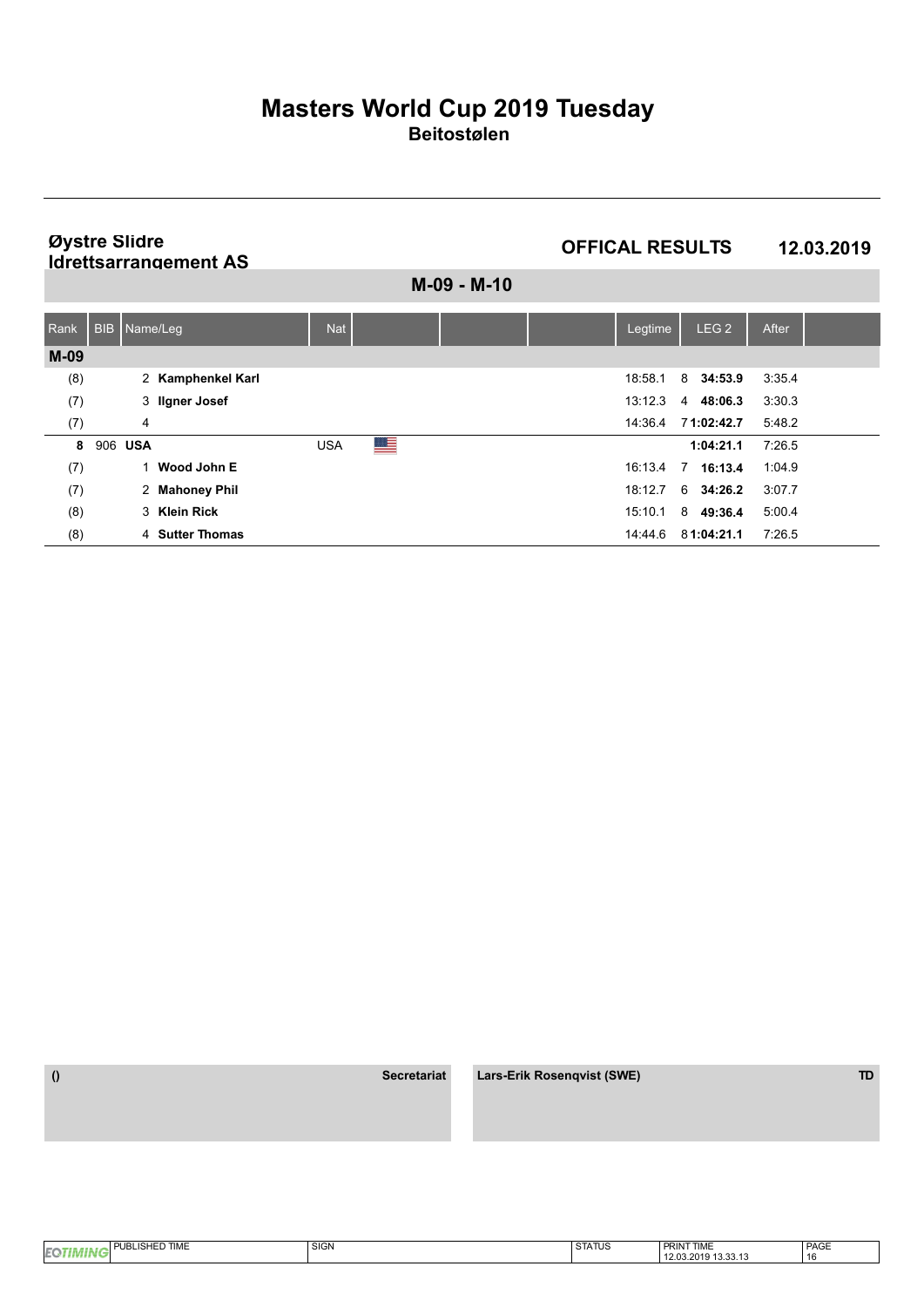**Øystre Slidre Idrettsarrangement AS**

**OFFICAL RESULTS 12.03.2019**

**M-09 - M-10**

| Rank   | <b>BIB</b> | Name/Leg |                               | <b>Nat</b> |     |  | Legtime | <b>FINISH</b>           | After   |  |
|--------|------------|----------|-------------------------------|------------|-----|--|---------|-------------------------|---------|--|
| $M-10$ |            |          |                               |            |     |  |         |                         |         |  |
| 1      |            | 932 NOR  |                               | <b>NOR</b> | ₩   |  |         | 1:02:42.2               | 0.00.0  |  |
| (1)    |            |          | 1 Matberg Sverre              |            |     |  | 16:06.5 | 1 16:06.5               | 0:00.0  |  |
| (1)    |            | 2        | Tho Svein Olav                |            |     |  | 18:35.0 | 34:41.6<br>3            | 0:00.0  |  |
| (1)    |            | 3        | Kringhaug Richard Johan       |            |     |  | 14:59.0 | $\mathbf{1}$<br>49:40.7 | 0:00.0  |  |
| (1)    |            |          | 4 Hagen Finn Magnar           |            |     |  | 13:01.4 | 11:02:42.2              | 0:00.0  |  |
| 2      |            | 934 RUS  |                               | <b>RUS</b> |     |  |         | 1:07:09.2               | 4:27.0  |  |
| (4)    |            |          | 1 Ushakov Gennady             |            |     |  | 18:29.3 | 18:29.3<br>4            | 2:22.7  |  |
| (3)    |            |          | 2 Telyatnikov Vladimir        |            |     |  | 18:20.4 | 36:49.7<br>2            | 2:08.1  |  |
| (2)    |            | 3        | <b>Trusakov lurij</b>         |            |     |  | 16:04.0 | 3<br>52:53.7            | 3:13.0  |  |
| (2)    |            |          | 4 Zakharov Alexander          |            |     |  | 14:15.4 | 21:07:09.2              | 4:27.0  |  |
| 3      |            | 935 SWE  |                               | <b>SWE</b> | -12 |  |         | 1:09:26.3               | 6:44.1  |  |
| (2)    |            |          | 1 Persson Arne                |            |     |  | 16:51.7 | 2 16:51.7               | 0.45.1  |  |
| (5)    |            | 2        | Saksman Erkki                 |            |     |  | 22:08.5 | 5<br>39:00.3            | 4 18 6  |  |
| (3)    |            | 3        | <b>Forsberg Artur</b>         |            |     |  | 15:00.3 | 2 54:00.6               | 4 19 9  |  |
| (3)    |            |          | 4 Kullman Ingvar              |            |     |  | 15:25.6 | 31:09:26.3              | 6:44.1  |  |
| 4      | 931 FIN    |          |                               | FIN        | ╄   |  |         | 1:10:54.9               | 8:12.7  |  |
| (5)    |            |          | 1 Aarne Koponen               |            |     |  | 19:27.3 | 5<br>19:27.3            | 3:20.8  |  |
| (2)    |            |          | 2 Virtanen Alpo               |            |     |  | 17:03.0 | 36:30.4<br>1            | 1.48.7  |  |
| (4)    |            | 3        | Heikkinen Pekka               |            |     |  | 17:48.1 | 4 54:18.6               | 4 3 7 9 |  |
| (4)    |            |          | 4 Kauppila Reijo              |            |     |  | 16:36.2 | 51:10:54.9              | 8:12.7  |  |
| 5      |            | 933 USA  |                               | <b>USA</b> | ▇≣  |  |         | 1:12:33.0               | 9:50.8  |  |
| (3)    |            |          | 1 Gray Bob                    |            |     |  | 17:09.5 | 3<br>17:09.5            | 1:02.9  |  |
| (4)    |            |          | 2 Hanley Owen                 |            |     |  | 19:59.9 | 37:09.4<br>4            | 2:27.8  |  |
| (5)    |            | 3        | <b>Swanson Stephen</b>        |            |     |  | 19:12.6 | 56:22.1<br>5            | 6413    |  |
| (5)    |            |          | 4 Osland Odd                  |            |     |  | 16:10.9 | 41:12:33.0              | 9:50.8  |  |
| 6      |            | 936 FRA  |                               | <b>FRA</b> | Ш   |  |         | 1:40:36.7               | 37:54.5 |  |
| (6)    |            |          | 1 Escoffier Jean-François     |            |     |  | 31:05.2 | 31:05.2<br>6            | 14:58.6 |  |
| (6)    |            |          | 2 Heinrich Georges            |            |     |  | 23:01.9 | 54:07.1<br>6            | 19:25.4 |  |
| (6)    |            | 3        | <b>Gruninger Robert</b>       |            |     |  | 28:14.0 | 61:22:21.1              | 32:40.4 |  |
| (6)    |            |          | 4 Junqua Lamarque Jean Claude |            |     |  | 18:15.5 | 61:40:36.7              | 37:54.5 |  |
|        |            | 937 AUT  |                               | <b>AUT</b> |     |  |         | <b>DNF</b>              |         |  |
|        |            |          | 1 Goller Herbert              |            |     |  |         | <b>DNF</b>              |         |  |
|        |            |          | 2 Schinagl Josef              |            |     |  |         | <b>DNF</b>              |         |  |
|        |            |          | 3 Wessiak Walther             |            |     |  |         | <b>DNF</b>              |         |  |
|        |            |          | 4 Schöberl Josef              |            |     |  |         | <b>DNF</b>              |         |  |

| 'ת TIME<br>J PUBL | <b>SIG</b> | <b>CTATUO</b><br><b>AIUS</b> | PRINT TIME<br><b>PRIN</b> | PAGE |
|-------------------|------------|------------------------------|---------------------------|------|
| <b>EQ</b>         |            |                              | 14.UJ.ZU 15<br>.          | .    |